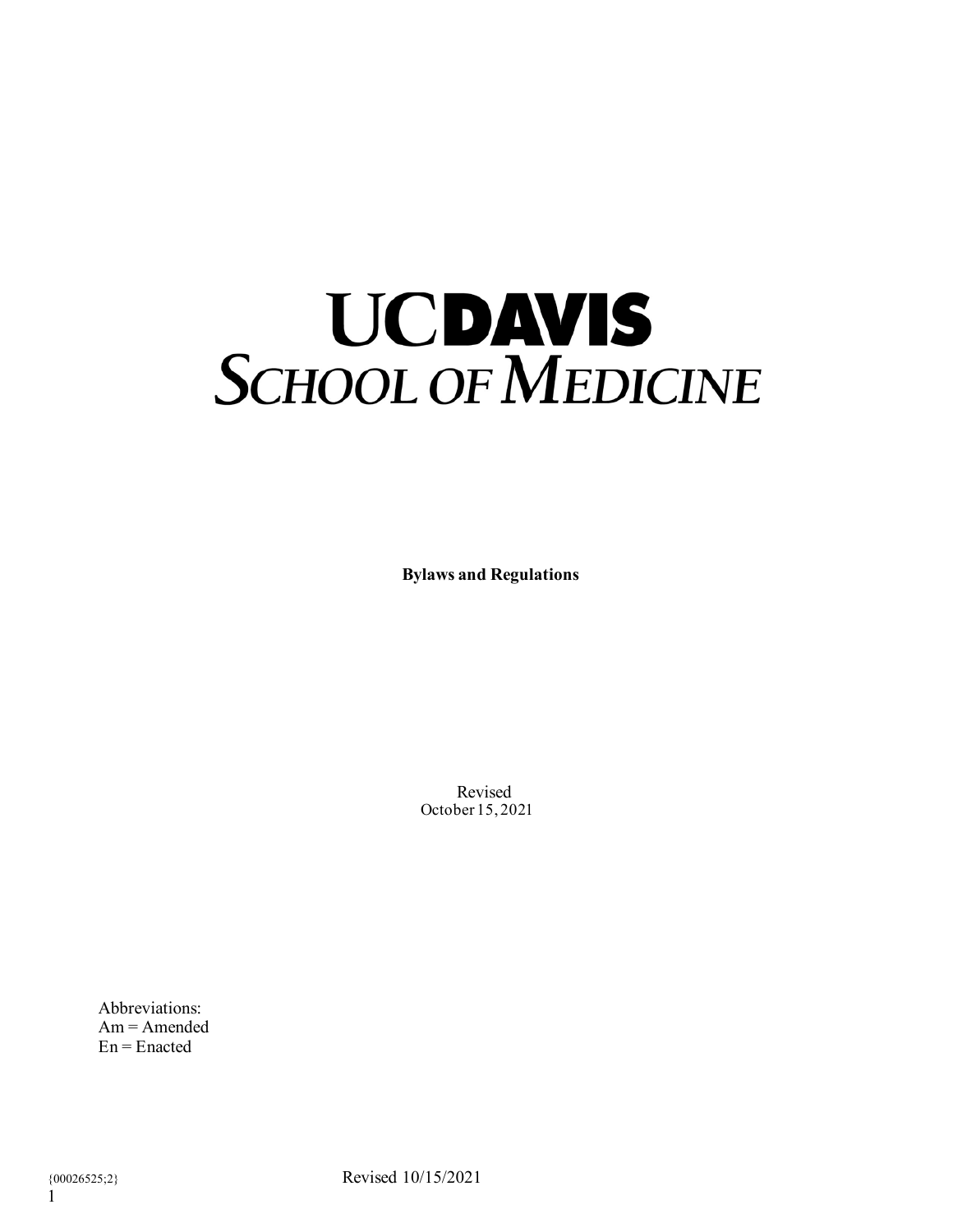# **Table of Contents**

# **BYLAWS OF THE SCHOOL OF MEDICINE**

| Article 1.0                           | Function                                                        | 3              |
|---------------------------------------|-----------------------------------------------------------------|----------------|
| Article 2.0                           | Membership                                                      | 3              |
| Article 3.0                           | Officers                                                        | $\overline{3}$ |
| Article 4.0                           | Organization                                                    | 4              |
| 4.22                                  | Standing Committees of the School of Medicine                   | 5              |
|                                       | <b>Executive Committee</b>                                      | 5              |
|                                       | Committee on Committees                                         | 7              |
|                                       | <b>Admissions Committee</b>                                     | 7              |
|                                       | Committee on Educational Policy                                 | 9              |
|                                       | Committee on Student Promotions                                 | 12             |
|                                       | <b>Committee for Research Affairs</b>                           | 14             |
|                                       | Committee on Rules, Jurisdiction and Organization               | 15             |
|                                       | Committee for Honors and Award                                  | 15             |
|                                       | Committee on Faculty Affairs                                    | 15             |
| Article 5.0                           | Meetings of the Faculty                                         | 16             |
| Article 6.0                           | Amendment of Bylaws and Regulations                             | 17             |
| REGULATIONS OF THE SCHOOL OF MEDICINE |                                                                 |                |
| Regulation 50 Admissions              |                                                                 | 18             |
|                                       | Regulation 60 Requirements for the Degree of Doctor of Medicine | 18             |
| Regulation 70                         | Grades and Grading                                              | 19             |
|                                       | Regulation 76 Courses and Credit Units                          | 20             |
|                                       | Regulation 80 Remediation, Probation, Dismissal and Appeal      | 21             |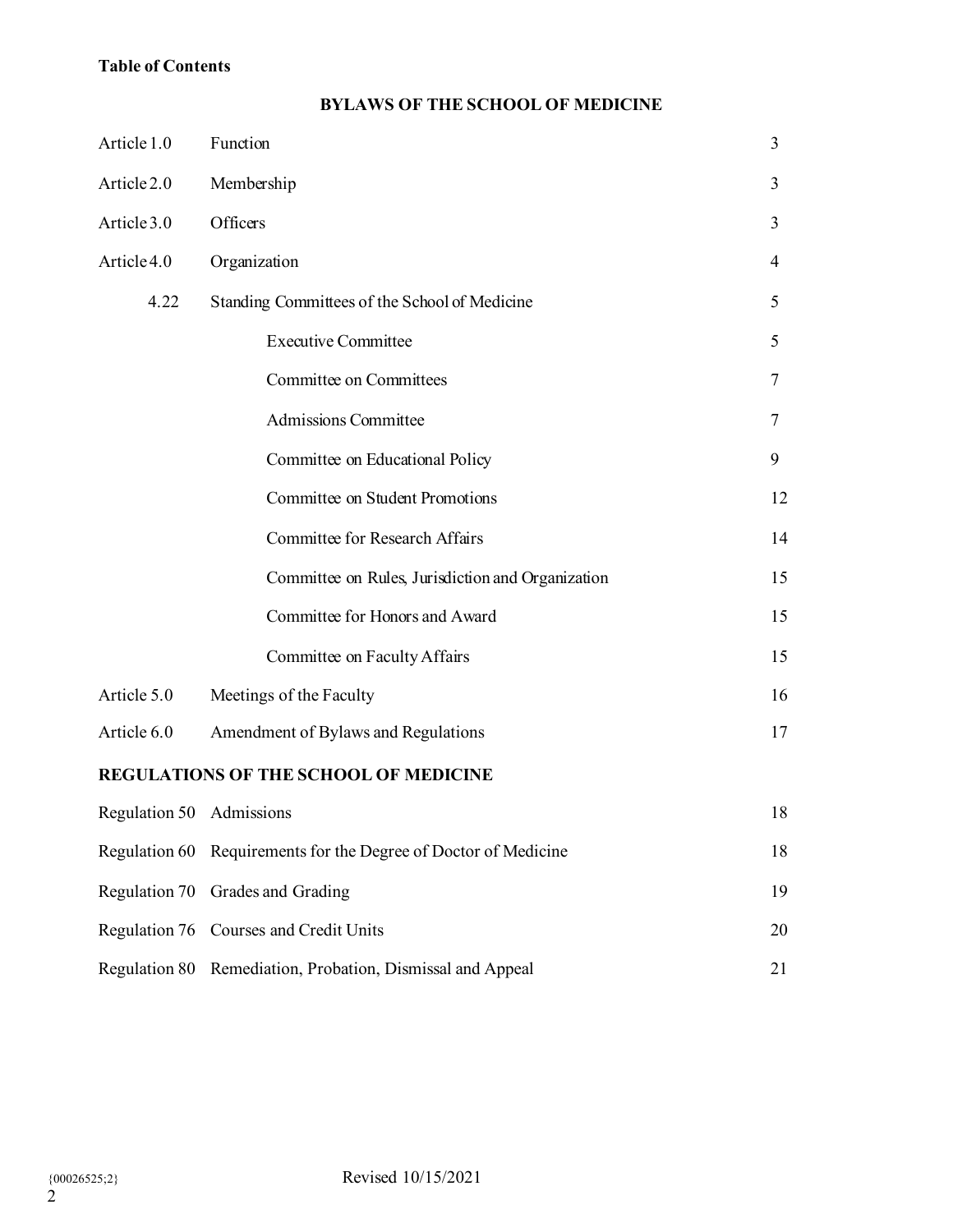#### **Bylaws of the School of Medicine**

#### Article 1.0 Function

The Faculty of the School of Medicine shall form and conduct the governance of the School of Medicine, subject to the Bylaws and Regulations of the Academic Senate of the University of California.

### Article 2.0 Membership

- 2.1 The President of the University *ex officio*. (Am.12/31/94)
- 2.2 The Chancellor of the Davis campus *ex officio*. (Am.12/31/94)
- 2.3 The Deans of the Schools, Colleges and Divisions of the Davis campus *ex officio*.(Am. 12/31/94)
- 2.4 Academic Senate Faculty of the School of Medicine. (Am. 12/31/94,11/19/10)
- 2.5 Faculty of the School of Medicine in all other series. (Am. 12/31/94, 6/22/01, 11/19/10)

#### Article 3.0 Officers

- 3.1 The officers of the Faculty shall consist of a Chairperson, a Vice Chairperson, and a Secretary.
	- 3.11 Chairperson
		- 3.111 The Executive Committee of the Faculty shall elect from itsmembership a Chairperson.
		- 3.112 The Chairperson of the Executive Committee shall serve as the Chairperson of the Faculty.
	- 3.12 Vice Chairperson

The Executive Committee of the Faculty shall elect from its membership a Vice Chairperson.

The Vice Chairperson of the Executive Committee shall serve as the Vice Chairperson of the Faculty and shall act on behalf of the Chairperson intheir absence. (Am. 2/1/21)

The Vice Chairperson of theFaculty shall serve as an *ex officio* member of the Committee on Student Promotions.

#### 3.13 Secretary

The Executive Committee of the Faculty shall elect from its membership a Secretary.

The Secretary of the Executive Committee shall serve as the Secretary of the Faculty.

The Secretary of the Faculty shall:

- 3.1331 Maintain minutes of all Faculty and Executive Committee meetings.
- 3.1332 Maintain a current roster of the membership of the Faculty.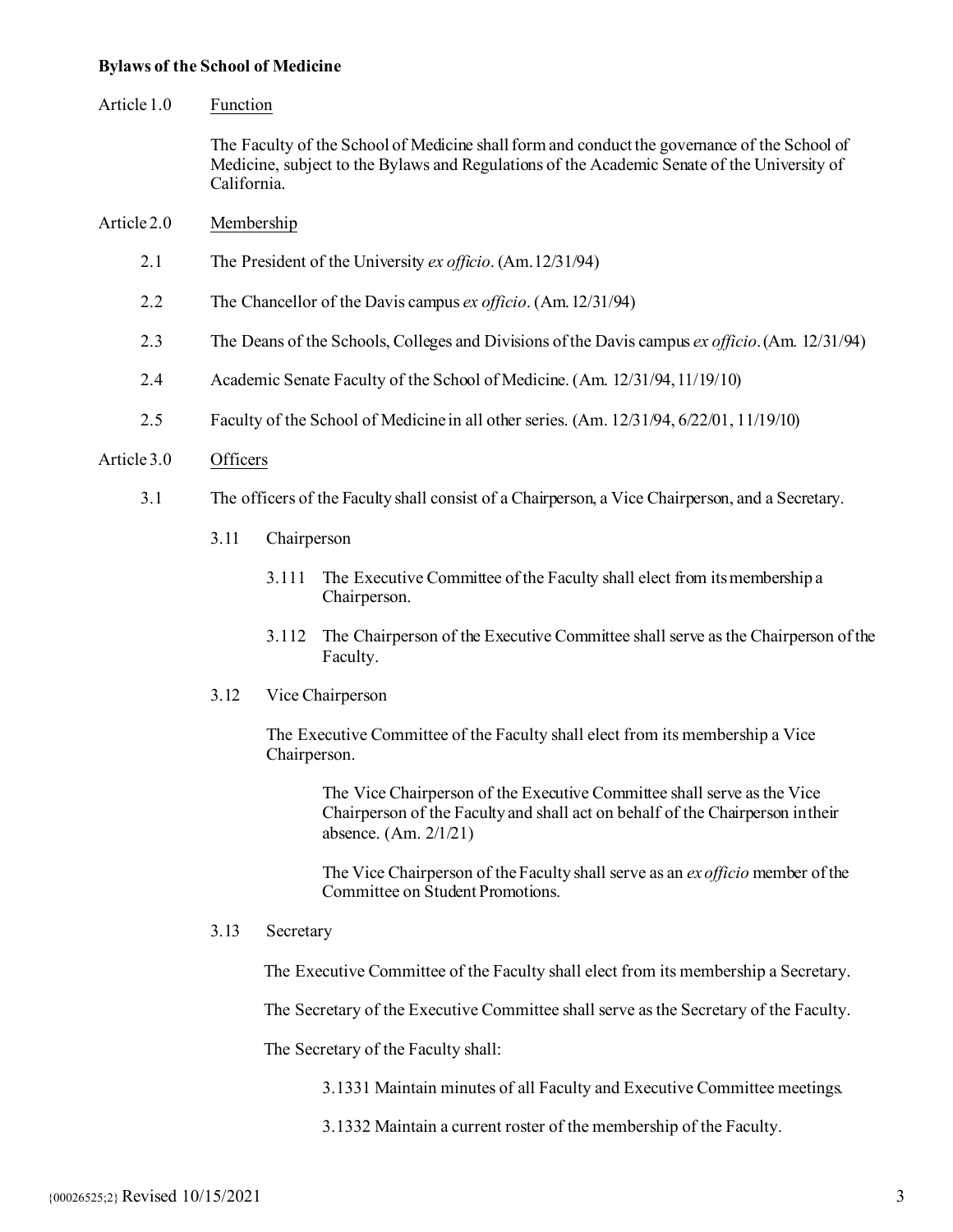- 3.1333 Make arrangements for elections and meetings of the Faculty and the Executive Committee.
- 3.1334 Serve as an *ex officio* member of the Admissions Steering Committee. (Am. 3/20/98)
- 3.14 In accordance with the Academic Senate (Systemwide) Bylaw 35, Chairpersons and Vice Chairpersons of all Committees shall be Academic Senate members. The Vice Chairperson, if any, shall perform the duties of the Chairperson in case of temporary absence or disability of the Chairperson, and such other duties as the Committee concerned may determine. (En. 2/18/21)

## Article 4.0 Organization

4.1 The Faculty shall be organized into four Groupsto facilitate Faculty elections and interaction in areas of mutual concern. These Groups and their constituent departmentsare: (Am. 2/18/21)

## 4.11 **The Preclinical Sciences:**

Biological Chemistry and Molecular Medicine Cell Biology and Human Anatomy Physiology and Membrane Biology Medical Microbiology and Immunology Pharmacology and Toxicology (Am. 12/31/94; 3/1/04)

## 4.12 **The Medical Clinical Sciences:**

Dermatology Emergency Medicine Family and Community Medicine Internal Medicine Neurology Pediatrics Physical Medicine and Rehabilitation Psychiatry and Behavioral Sciences Public Health Sciences (Am. 12/31/94, 11/22/96, 6/28/04, 7/1/04)

## 4.13 **The Surgical Clinical Sciences:**

Anesthesiology and Pain Medicine Neurological Surgery Obstetrics and Gynecology Ophthalmology and Visual Sciences Orthopedic Surgery Otolaryngology Pathology and Laboratory Medicine Radiation Oncology Radiology Surgery Urology (Am. 10/28/83, 11/22/96, 3/1/04, 8/4/04)

- 4.14 Faculty with appointments in the School of Medicine with Academic Senate titles who also hold appointments in the VA Northern California Health Care System. (Am. 12/31/94, 11/19/10)
- 4.15 Additions or deletions from these groups will be made in accordance with Article 4.22123. (Am. 12/31/94)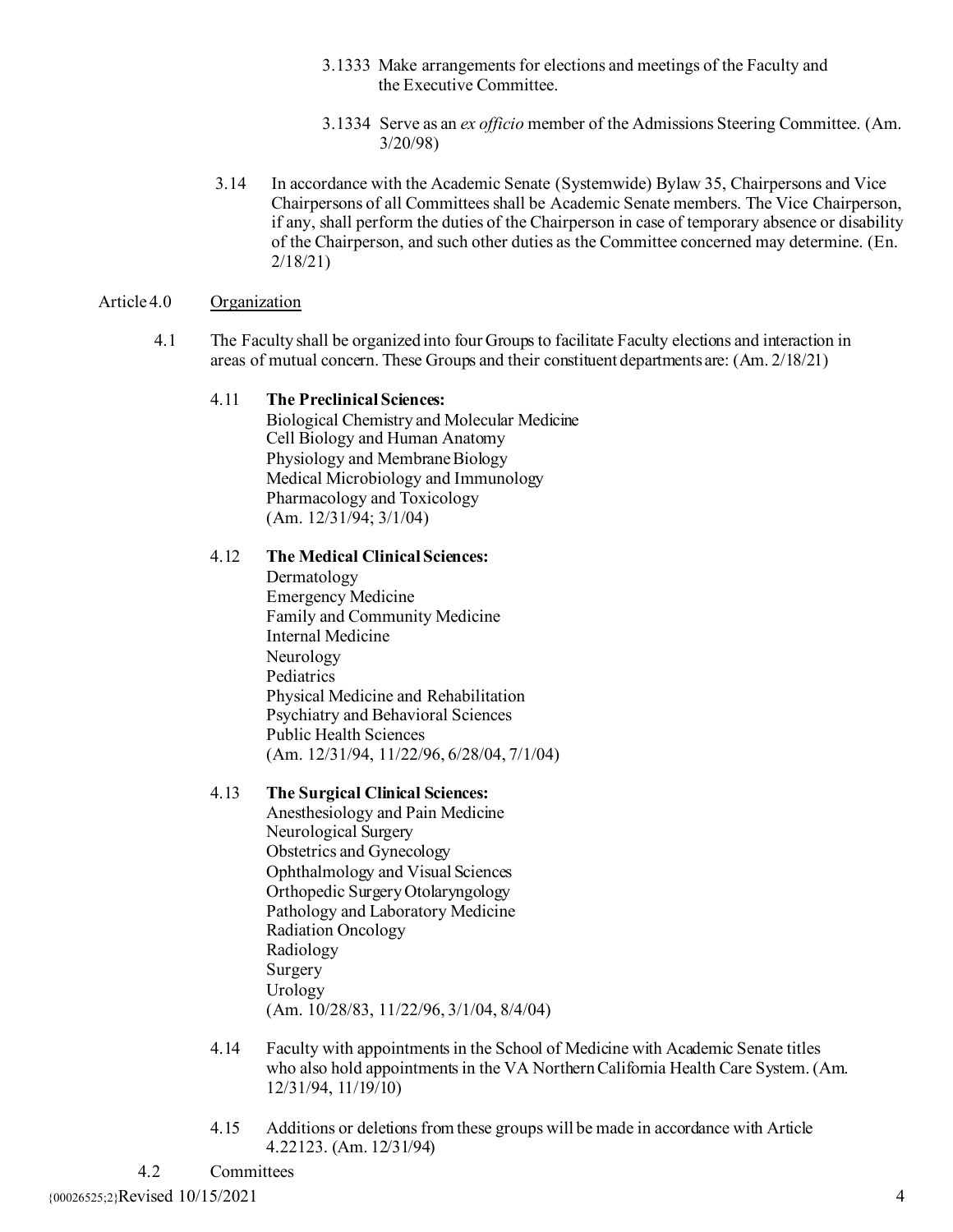4.21 Appointments, Tenure, Quorum, and Voting. (Am.11/19/10)

Except for the Executive Committee or as otherwise indicated in these Bylaws, all Standing Committees of the Faculty shall be appointed annually prior to July 1. (Am. 12/31/94)

Standing Committees shall formulate policies and procedures that effect the activities of the School of Medicine consistent with the duties and responsibilities of the committee. (En. 4/13/21)

Ad hoc Committees may be appointed by the Executive Committee, who shall designate chairpersons for these committees, and the duration of the committees. (Am. 12/31/94, 6/22/01, 11/19/10)

Except for the Executive Committee, all Committees of the Faculty shall have a quorum defined as a simple majority of the voting members. (En. 6/22/01)

Voting rights are extended to Faculty who are non-members of the Academic Senate to the fullest degree permitted by Legislative Ruling 12.75 of the Academic Senate of the University, which states that "Only members of the Academic Senate may vote in Senate agencies when those agencies are taking final action on any matter for the Academic Senate, or giving advice to University officers or other non-Senate agencies in the name of the Senate. Persons other than Senate members may be given the right to vote on other questions, such as those that involve only recommendations to other Senate agencies, but only by explicit Bylaw provisions." (En.11/19/10)

All members of the Standing Committees of the Faculty and Ad hoc Committees appointed by the Executive Committee, unless otherwise indicated in these Bylaws, may vote on questions that will be referred to the Faculty Executive Committee for approval and on questions that will be referred for final Academic Senate action to another Academic Senate agency. On those occasions when the Committee is taking final action on any matter, votes of the Senate and non-Senate Faculty shall be recorded separately and only the vote of the Senate members will be considered for that action. The simple majority of the votes cast shall determine the matter. (Am. 4/13/21)

4.22 Standing Committees of theFaculty

## **Executive Committee**

- 4.2211 Membership: The Executive Committee of the Faculty shall consist of the following members: (Am. 6/5/78, 7/14/79, 12/31/94)
	- 4.22111 Six faculty, who are members of the Academic Senate and who hold the rank of Associate Professor or above, but do not hold an appointment as Dean, shall be elected: two each by the Faculty of the Preclinical Sciences, the Medical Clinical Sciences and the Surgical Clinical Sciences. One member from each group shall be elected each year for a two-year term of office. No individual shall serve more than two consecutive terms. Only one faculty member from a department may represent a Group on the Executive Committee at one time. For the purpose of these elections, organized divisions having three or more faculty members will be considered as departments. (Am. 7/1/83, 12/31/94)

4.22112 The Dean of the School of Medicine *ex officio*, who may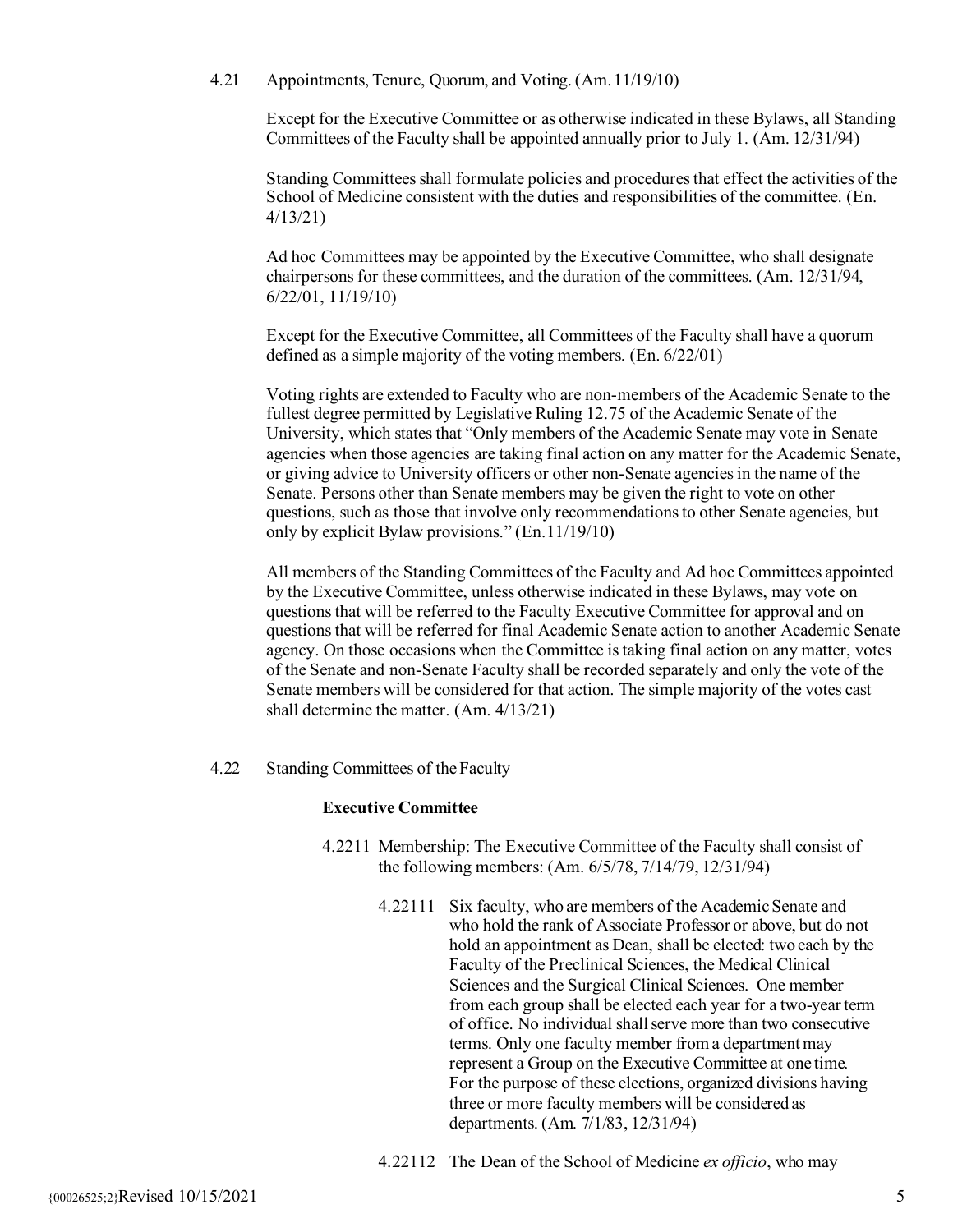delegate their proxy, to serve without vote. (Am. 12/31/94, 11/30/07)

- 4.22113 Two faculty, who are members of the Academic Senate and who do not also hold an appointment as Dean, shall be elected at-large from and by the entire faculty. The term of office shall be two years. One at-large member shall be elected each year. (Am. 7/22/80, 7/1/83, 12/31/94)
- 4.22114 One member of the faculty with appointment in the School of Medicine who also holds an appointment in the VA Northern California System of Hospitals and Clinics at the Associate Professor level or higher, who is a member of the Academic Senate but does not hold an appointment as Dean, shall be elected every other year by the members of the faculty who hold appointment in the VA Northern California System of Hospitals and Clinics. (En. 7/1/83, Am. 12/31/94)
- 4.22115 The Chief of the Medical Staff UC Davis Medical Center *ex officio*. (En. 6/5/78, Am. 7/14/83)
- 4.22116 One member from the non-Academic Senate faculty, to be elected by non-Academic Senate faculty every other year, to serve without vote. The term of office shall be two years. (En. 12/31/94)
- 4.22117 The immediate past Chairperson of the Faculty *ex officio*. (En. 6/5/78, Am. 7/14/83, 12/31/94)
- 4.22118 Election to the Executive Committee shall be in accord with the following:

4.221181 Each of the constituent groups shall elect one member of the Executive Committee annually. Prior to the last week of April, the Secretary of the Faculty will solicit nominations by mail from all voting members of each group. No nominations will be accepted after May 10. A ballot will be prepared by the Secretary listing all nominees and distributed to voting members of the appropriate group bymail. Ballots shall be returned within fourteen working days to be valid. In the event of no nominee gaining a plurality of votes, election shall be determined by a runoff election between the two persons receiving the largest number of votes. (Am.7/1/83,12/31/94)

- 4.2212 Duties and Responsibilities. This Committee shall:
	- 4.22121 Consider all matters of general concern to the Faculty.
	- 4.22122 Bring before the Faculty any recommendations generated by it, by the other Standing Committees and by Special Committees of the Faculty.
	- 4.22123 Make recommendations to the Faculty concerning the disposition of existing or new departments and organized divisions into groups defined in Article 4.0.
	- 4.22124 Circulate to the Faculty all important motions at least two business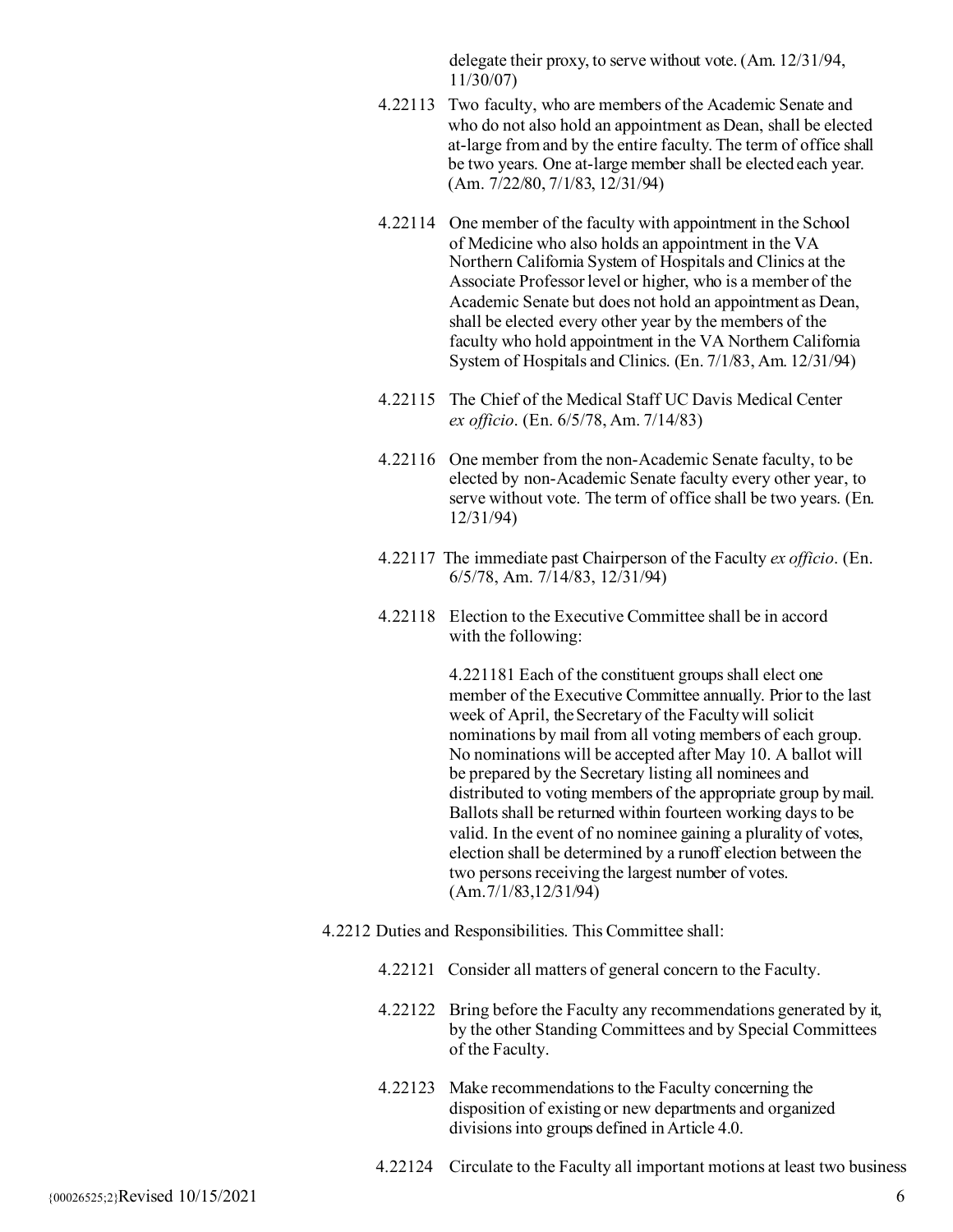days in advance of the regular meeting of the Faculty

- 4.22125 Acts for the Faculty within the Bylaws and Regulations of the Faculty of the School of Medicine. All actions taken on behalf of the Faculty shall be reported to the Faculty at the next meeting. (En. 6/5/78) (Am. 2/18/21)
- 4.22126 Appoint ad hoc committees as necessary. (Am. 12/31/94)
- 4.22127 Approve for the Faculty all questions voted on by the Standing Committees of the Faculty and Ad hoc Committees appointed by the Executive Committee, and to submit the approved questions to the Dean of the School of Medicine and/or their proxy as indicated in the Bylaws. (En.11/19/10)
- 4.22128 After receiving a recommendation for dismissal from the Committee on Student Promotions, meet within 21 business days to determine whether or not the student should be dismissed, and notify the appropriate Dean and the Committee on Student Promotions of their decision with five business days of their meeting. (En. 11/27/17)
- 4.22129 Annually review the performance of the Chairpersons of the Admissions Committee, the Committee on Educational Policy, and the Committee on Student Promotions. (En. 2/18/21)
- 4.2213 The quorum for the Executive Committee shall be one-half plus one of the elected voting members. (En. 6/5/78, 12/31/94, 11/22/96)

#### **Committee on Committees**

- 4.2221 Membership: The members of the Executive Committee.
- 4.2222 The Chairperson of the Executive Committee shall act as Chairperson of the Committee on Committees.
- 4.2223 Duties and Responsibilities
	- 4.22231 Appointment of all Standing Committees of the Faculty.
	- 4.22232 Appointment of other committees. (Am. 12/31/94)
	- 4.22233 Selection of chairpersons of all Standing and other committees except as specified otherwise in the Bylaws.
	- 4.22234 Appointment of replacements for the Executive Committee from the appropriate Faculty group (as described in Article 4.1) and for members elected at-large in the event of a vacancy. (En. 6/5/78, Am. 11/75, 12/31/94, 2/18/21)

**Admissions Committee** (En. 2/27/13)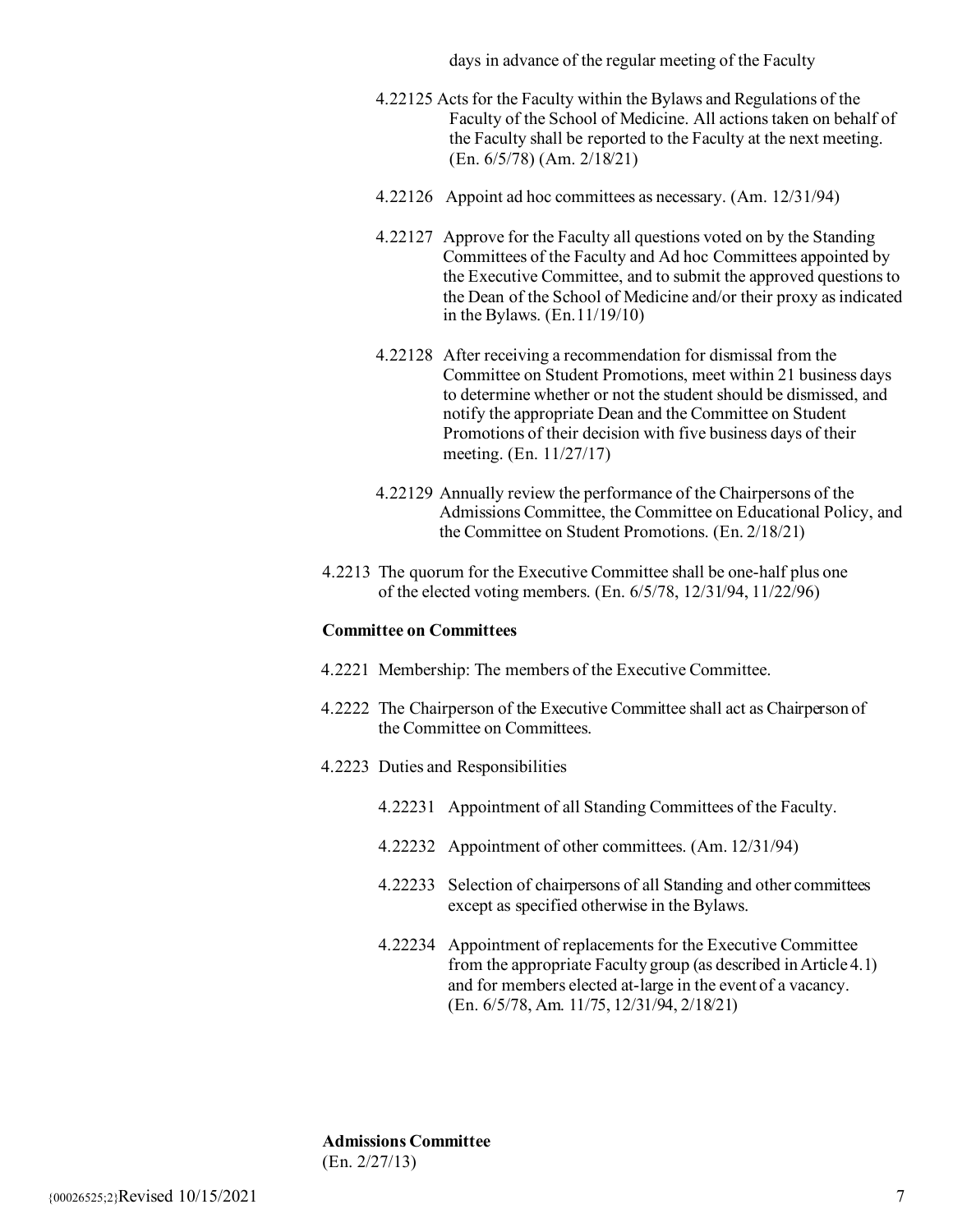## 4.2231 Membership

- 4.22311 The Committee shall have a Chairperson and Vice Chairperson selected from amongst its membership. (Am. 2/18/21)
- 4.22312 All appointments to the Committee shall be carried out by the Committee on Committees, in consultation with the Dean or an Associate Dean whose portfolio includes Admissions and the Chairperson of the Committee. (Am. 2/18/21, 10/15/21)
- 4.22313 The Committee shall consist of at least 35 members, who may serve on one or more of its subcommittees. Members of the Committee shall be members of the faculty of the School of Medicine or UC Davis medical trainees. Two or three Dean or an Associate Dean whose portfolio includes admissions, student affairs and workforce development & innovation shall serve *ex officio* and without vote. Unless serving *ex officio*, membership shall be for a term of three years, with an option of reappointment by the Committee on Committees. Members shall represent the diversity of the School of Medicine faculty and trainees. Such representation is defined as including faculty from the basic and clinical sciences, Senate and non-Senate faculty, volunteer clinical faculty and trainees. (Am. 2/18/21, 10/15/21)
- 4.22314 A Ranking Subcommittee shall consist of at least twenty members of the faculty and represent the diversity of the School of Medicine faculty and trainees. The Subcommittee shall be chaired by an Academic Senate faculty member.
- 4.22315 A Steering Subcommittee shall consist of at least seven members of the faculty, including one voting member of the Faculty Executive Committee serving *ex officio*. The faculty shall represent all phases of the admissions process, including screening, interviews, ranking, selection, and School of Medicine Programs. Two or three Dean or an Associate Dean whose portfolio includes admissions, student affairs and workforce development & innovation shall serve *ex officio* and without vote. Voting faculty shall constitute a majority of the Subcommittee. The Subcommittee shall be chaired by the Chairperson of the Committee. (Am. 2/18/21, 10/15/21)
- 4.22316 A Selection Subcommittee shall consist of at least seven Academic Senate Members of the Admissions Committee and shall be chaired by the Chairperson of the Committee.

4.2232 Duties and Responsibilities

- 4.22321 The Committee shall evaluate the credentials of applicants for admission to the School of Medicine. The Committee shall provide an annual report to the Faculty Executive Committee.
- 4.22322 The Committee and Subcommittees shall meet as necessary to ensure timely disposition of their responsibilities. A quorum at any Committee or Subcommittee meeting shall include at least four members of the UC Davis faculty and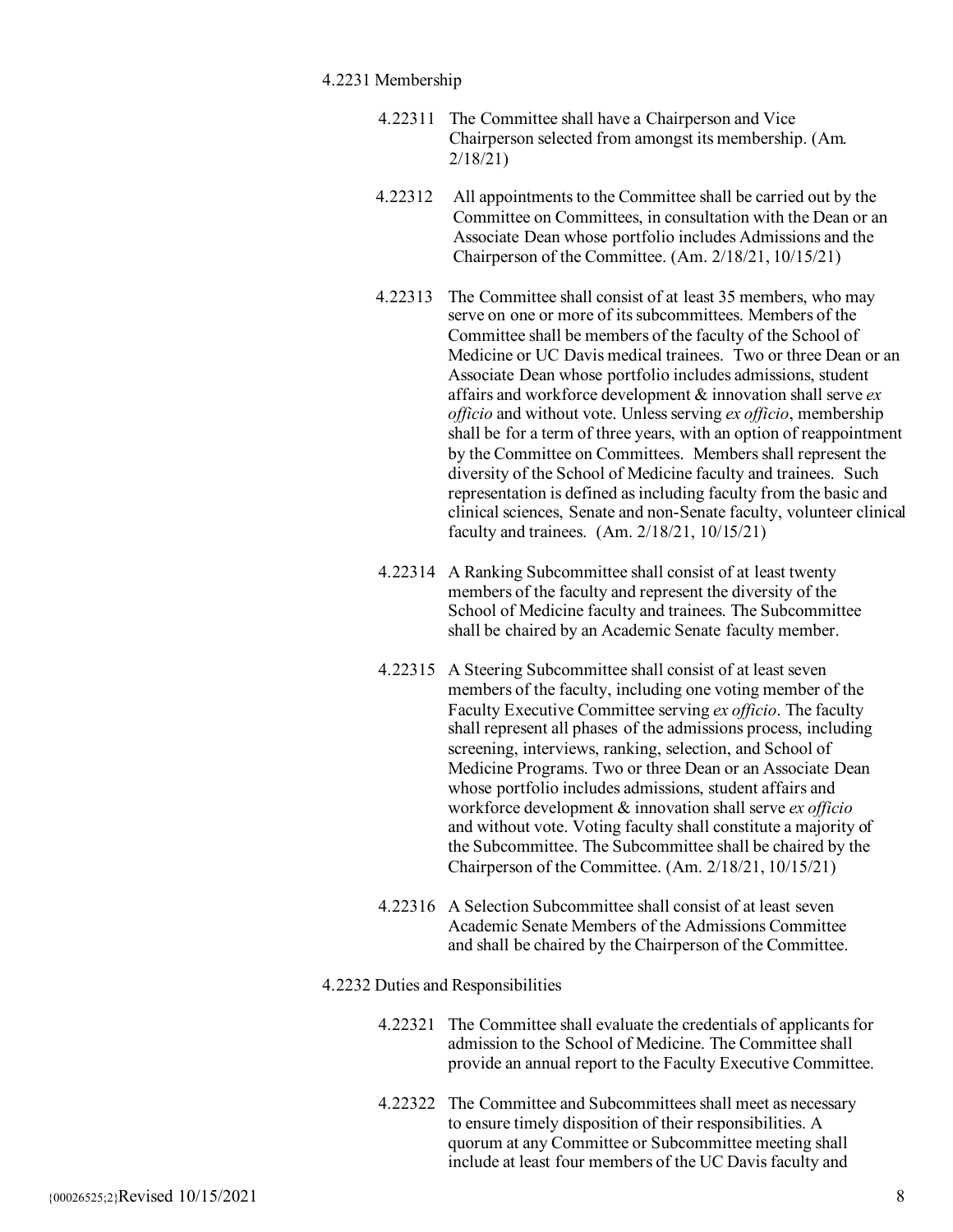the faculty members must constitute a majority of the voting members.

- 4.22323 The Ranking Subcommittee shall review all data available from the admissions process and submit ranked lists of applicants to the Steering Subcommittee.
- 4.22324 The Steering Subcommittee shall provide oversight and integration of all phases of the Committee processes, and develop policies necessary to govern the process, including School of Medicine admissions criteria. The Steering Subcommittee shall make recommendations regarding admissions and submit their recommendations for admissions to the Selection Subcommittee. Proposed changes to School of Medicine admissions criteria shall be voted on by Academic Senate members of the Steering Subcommittee only. (Am. 2/18/21)
- 4.22325 The Selection Subcommittee shall review the recommendations of the Steering Subcommittee and make final decisions regarding offers of admission to the School of Medicine.

#### **Committee on EducationalPolicy**

#### 4.2241 Membership

- 4.22411 The Committee shall consist of at least twelve faculty members who are current or past Instructors of Record of required courses at the School of Medicine or who have demonstrated expertise in the School of Medicine curriculum. The membership should represent a broad spectrum of educational expertise and should be composed of at least four representatives from biomedical sciences, at least four representatives from clinical sciences, and at least one representative from health systems science. At least one member shall also be a member of the Faculty Executive Committee. (Am. 12/31/94, 3/20/98, 6/22/01, 11/19/10, 11/16/13, 7/7/14, 2/18/21)
- 4.22412 One or two Dean or an Associate Dean whose portfolios include medical education and the curriculum, and a Health Sciences librarian to serve *ex officio* and without vote. (Am. 1/19/79, 12/31/94, 11/30/07; 3/11/2016, 10/15/21)
- 4.22413 One medical student representative and one alternate from each class, selected by that class and appointed by the Committee on Committees, to serve without vote. (Am. 12/14/76, 11/5/85, 12/31/94, 3/20/98, 11/19/10)
- 4.22414 Faculty membership on the Committee and its Subcommittees normally shall be for a term of three years. The Chairperson of the Committee shall be a member of the Academic Senate and will be selected by the Committee on Committees in consultation with Dean or an Associate Dean whose portfolio includes medical education and the curriculum for a term of three years. The Chairperson or Vice Chairperson of the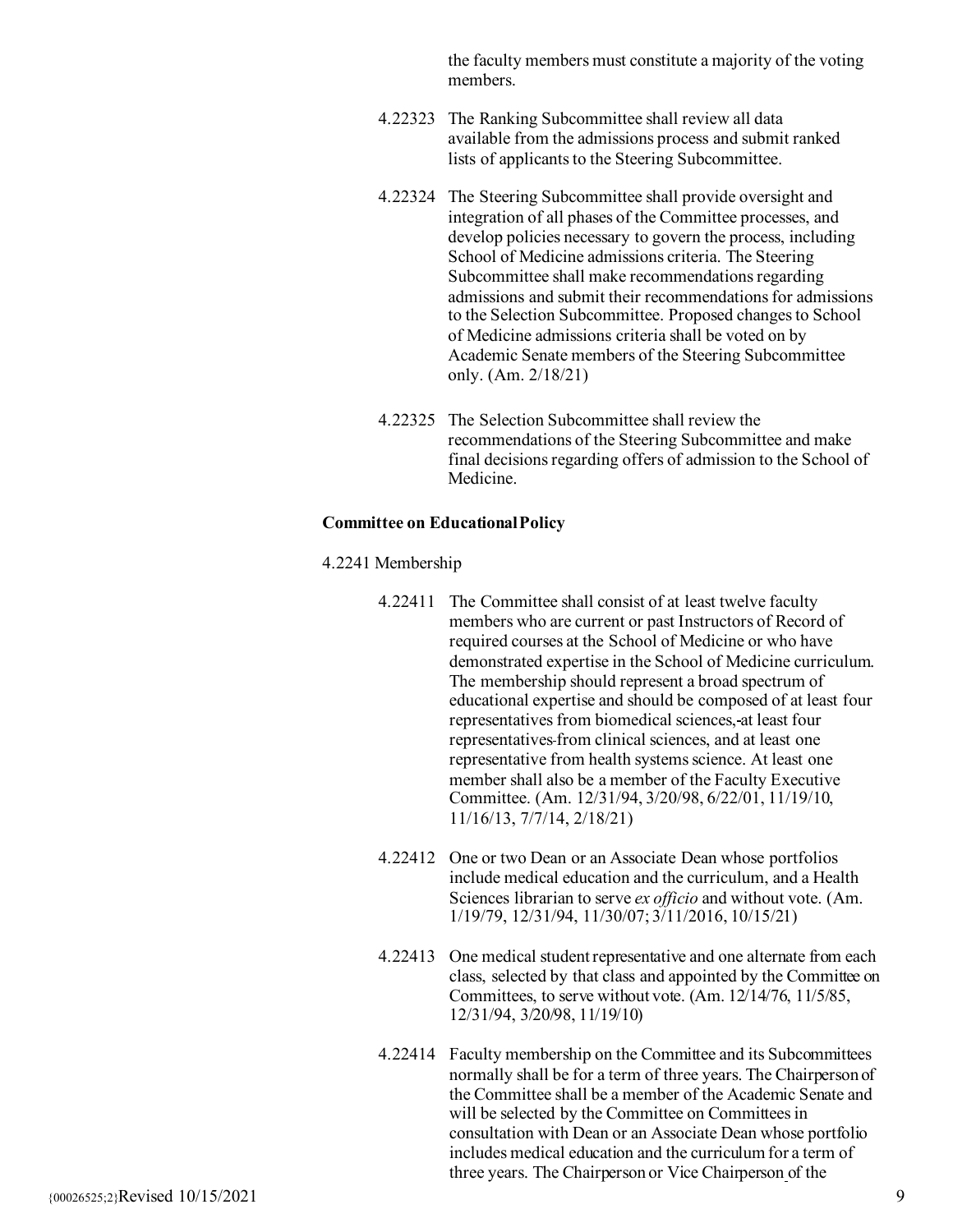Committee shall serve on all Subcommittees of the Committee. The Vice Chairperson, Chairpersons of the Subcommittees and the members of the Subcommittees shall be nominated by the Chairpersons of the Committee for approval by the Committee on Committees. The performance of the Chairpersons of the Subcommittees will be reviewed annually by the Chairperson of the Committee. (Am. 12/31/94, 11/16/13, 7/7/14, 2/18/21, 10/15/21)

- 4.22415 The Curriculum Enrichment Subcommittee shall be composed of at least ten faculty members, including at least one faculty member with significant educational responsibilities in the Pre-Clerkship curriculum, at least one faculty member with significant educational responsibilities in the Clerkship curriculum, and at least one faculty member with significant educational responsibilities in the Post-Clerkship curriculum. Members shall be representatives of biomedical sciences, clinical sciences and health system sciences. The committee shall also include at least one medical student representative from each medical student class, if feasible, and without vote. A Dean or an Associate Dean whose portfolio includes medical education shall serve *ex officio* and without vote. A UC Davis faculty member outside of the School of Medicine and an extramural faculty member with expertise in education shall serve in an advisory capacity and without vote. The Chair of the Subcommittee shall be selected from the membership of the Committee as described in Section 4.22414. (Am. 2/23/09, 2/17/13, 11/16/13, 7/7/14, 2/18/21, 10/15/21)
- 4.22416 The Curriculum Evaluation and Outcomes Subcommittee shall be composed of at least ten faculty members, including at least one faculty member with significant educational responsibilities in the Pre-Clerkship curriculum, at least one faculty member with significant educational responsibilities in the Clerkship curriculum, and at least one faculty member with significant educational responsibilities in the Post-Clerkship curriculum. Members shall be representatives of biomedical sciences, clinical sciences and health system sciences. The committee shall also include at least one medical student representative from each medical student class, if feasible, and without vote. A Dean or an Associate Dean whose portfolio includes medical education shall serve *ex officio* and without vote. A UC Davis faculty member outside of the School of Medicine and an extramural faculty member with expertise in education shall serve in an advisory capacity and without vote. The Chair of the Subcommittee shall be selected from the membership of the Committee as described in Section 4.22414. (Am. 2/23/09, 11/16/13, 7/7/14, 2/18/21)
- 4.22417 The Curriculum Steering Subcommittee shall be composed of at least ten faculty members, including at least one faculty member with significant educational responsibilities in the Pre-Clerkship curriculum, at least one faculty member with significant educational responsibilities in the Clerkship curriculum, and at least one faculty member with significant educational responsibilities in the Post-Clerkship curriculum. Members shall be representatives of biomedical sciences, clinical sciences and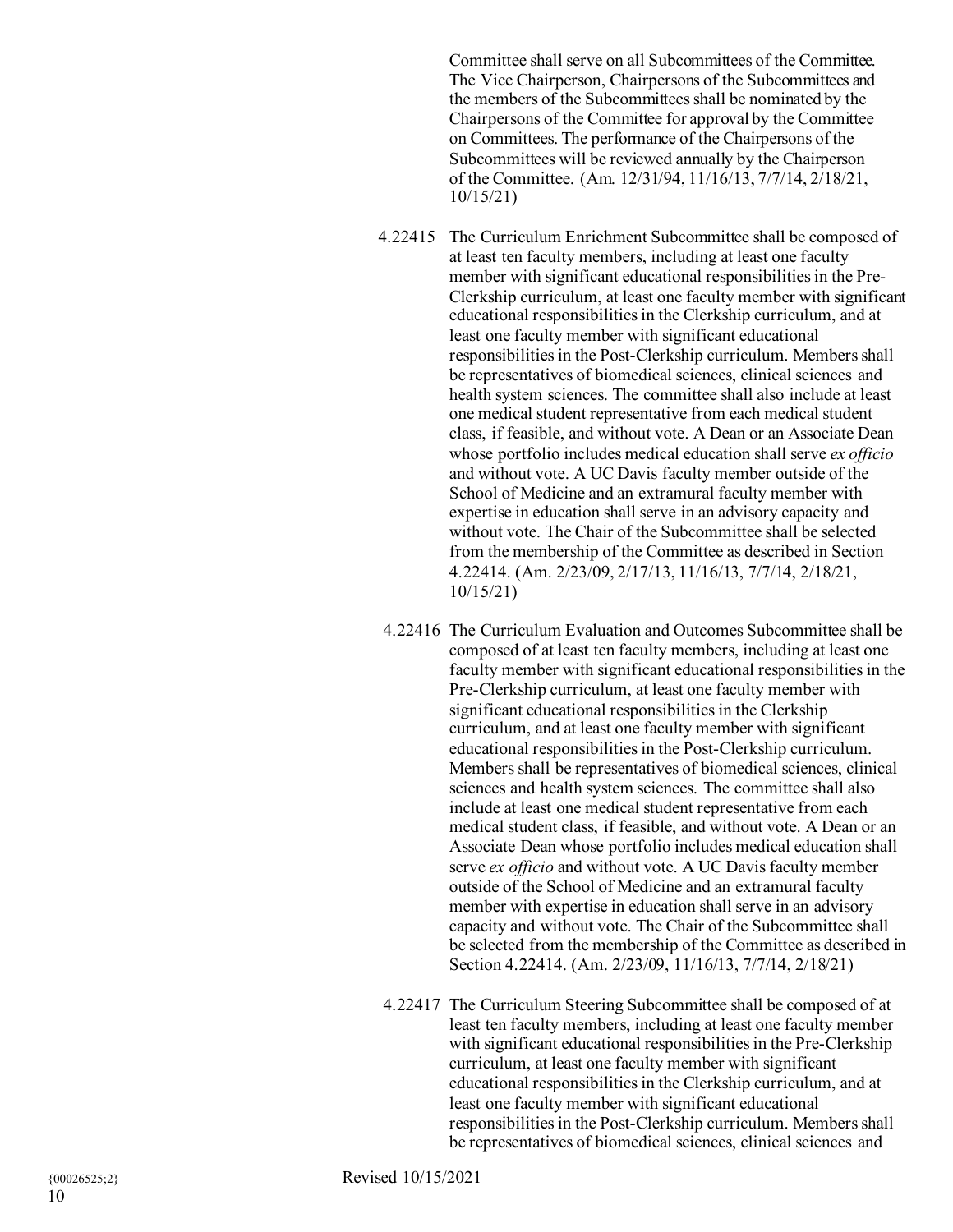health system sciences. The committee shall also include at least one medical student representative from each medical student class, if feasible, and without vote. A Dean or an Associate Dean whose portfolio includes medical education shall *serve ex officio* and without vote. A UC Davis faculty member outside of the School of Medicine and an extramural faculty member with expertise in education shall serve in an advisory capacity and without vote. The Chair of the Subcommittee shall be selected from the membership of the Committee as described in Section 4.22414 (Am. 2/23/09, 11/16/13, 7/7/14, 2/18/21, 10/15/21)

- 4.2242 Duties and Responsibilities
	- 4.22421 To oversee the medical education program with responsibility for the overall design, management, integration, evaluation, and enhancement of a coherent and coordinated medical curriculum. (En. 4/13/21)
	- 4.22422 To define and implement the goals, objectives, and structure of the curriculum including the competencies, attitudes, skills, and knowledge expected of each student. (En. 3/20/98; Am. 7/7/14; 3/11/2016)
	- 4.22423 To establish educational policy, plan future educational programs, and promote innovation and scholarship in a manner consistent with the Davis Division Committee on Courses of Instruction. (En. 4/13/21)
	- 4.22424 To oversee the curricula and evaluate course content to identify areas of deficiency and redundancy in the curriculum, and to workwith instructors to correct these where appropriate. (Am. 12/31/94, 3/20/98, 10/15/21)
	- 4.22425 To approve new and modified courses consistent with the curriculum. (En. 4/13/21)
	- 4.22426 To appoint all required course instructors and faculty responsible for teaching in required curricular areas in consultation with the Dean or an Associate Dean whose portfolio includes medical education and the appropriate department chairpersons for defined terms of appointment, and to assess their performance on a regular basis. (En. 3/20/98; Am. 2/18/21, 10/15/21),
	- 8/15/21)
	- 4.22427 To assess teaching and student evaluation methods and to establish teaching and student evaluation guidelines for instructors. (En. 3/20/98)
	- 4.22428 To identify the library resources, technology, and information literacy needed to meet educational and curricular goals. (En. 3/20/98; Am. 7/7/14; 3/11/2016)
	- 4.22429 Other than what is permitted under 4.22426, to prepare for the vote of the Faculty proposals for major changes in the curriculum.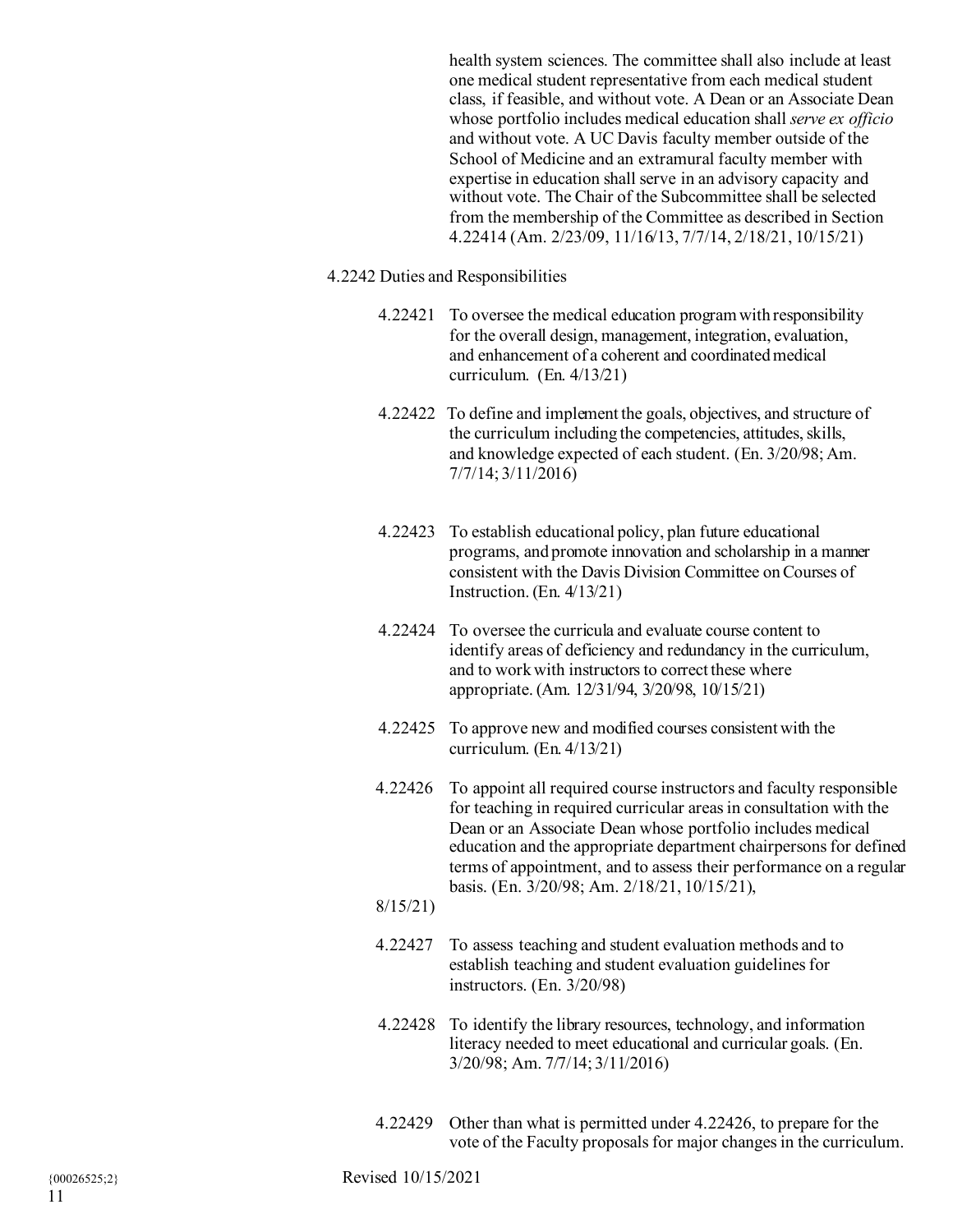(En. 3/20/98, 11/16/13, 4/13/21; Am. 10/15/21)

- 4.22430 To report to the Faculty Executive Committee unresolved problems in the teaching of the curriculum. (En. 3/20/98)
- 4.22431 To consult with the Admissions Committee on the academic prerequisites for admission, and to recommend any changes to the Faculty Executive Committee. (Am. 12/31/94)
- 4.22432 To recommend to appropriate faculty criteria for the evaluation and promotion of students. (Am. 12/14/76, 3/20/98)
- 4.22433 To recommend to appropriate faculty criteria for student evaluation of faculty teaching performance. (Am. 12/14/76, 12/31/94, 3/20/98)
- 4.22434 Works closely with the Dean of the School of Medicine to ensure compliance with external licensing and accrediting bodies by directing and supporting the curriculum of the School of Medicine. (En. 3/20/98; Am. 7/7/14;3/11/2016; 4/13/21)
- 4.22435 The Curriculum Enrichment Subcommittee is an advisory subcommittee responsible for managing the curriculum of non-required courses, areas of scholarly concentration and pre-clerkship intersessions, including but not limited to: a) ensuring optimization of curricular content and delivery, b) vertical and horizontal integration, and c) reviewing and recommending approval of new non-required course proposals or modifications to existing non-required courses. (Am. 2/23/09, 7/7/14, 2/18/21)
- 4.22436 The Curriculum Evaluation and Outcomes Subcommittee is an advisory subcommittee responsible for program evaluation, including but not limited to a) conducting regular course and curricular diagnostic reviews, and b) evaluating effectiveness of course and curricular content, delivery, and outcomes. (Am. 2/23/09, 7/7/14, 2/18/21)
- 4.22437 The Curriculum Steering Subcommittee is an advisory subcommittee responsible for managing the curriculum of required courses, including but not limited to: a) ensuring optimization of curricular content and delivery, b) vertical and horizontal integration, and c) reviewing and recommending approval of new required course proposals or modifications to existing required courses. (Am. 2/23/09, 7/7/14, 2/18/21)

### **Committee on StudentPromotions**

## 4.2251 Membership

4.22511 Eight members of the Academic Senate will be named by the Committee on Committees for four-year-staggered terms, and members may be re-appointed for consecutive terms. Initial appointments shall be for a term of from one to four years to accommodate future four-year staggered terms. Members shall be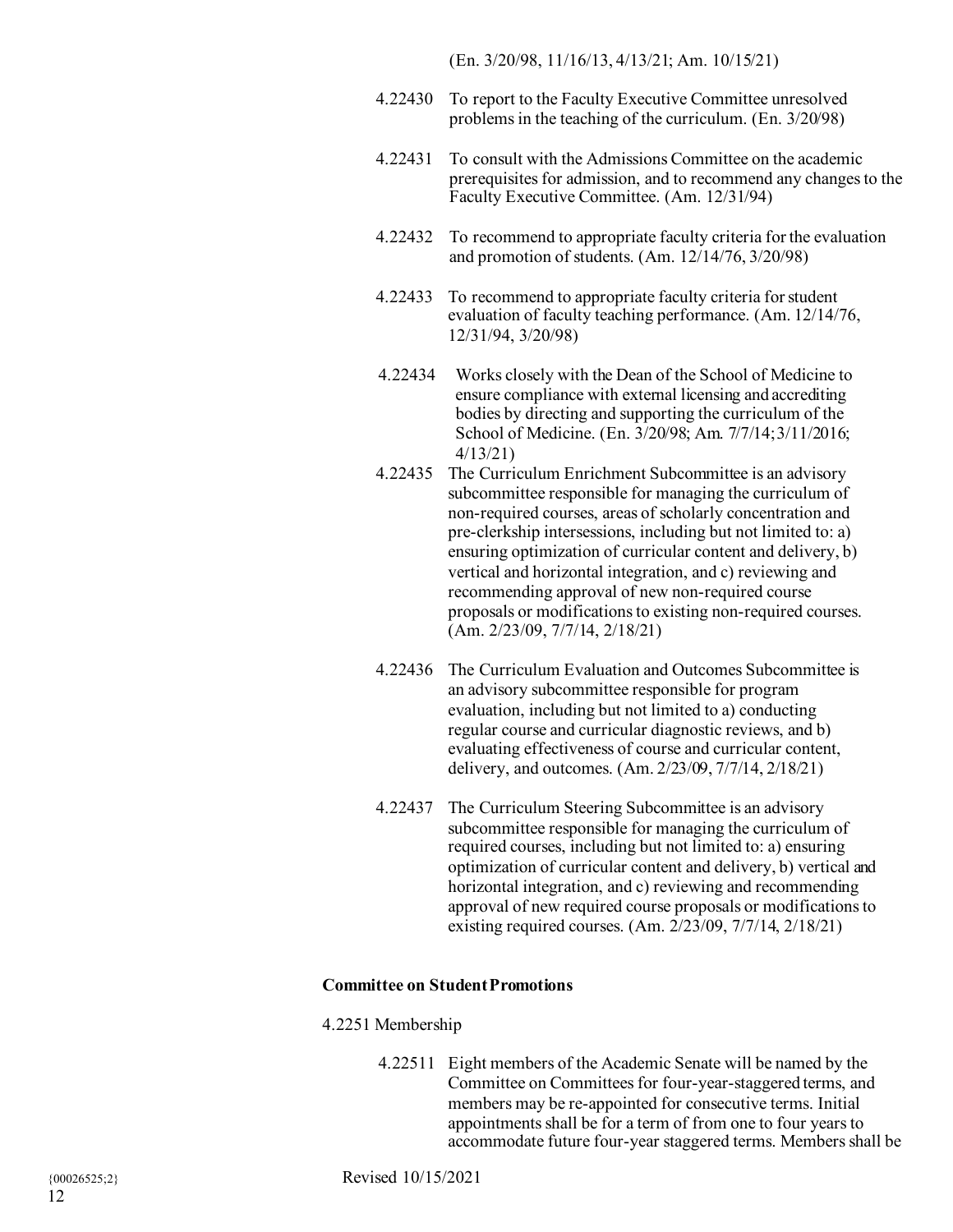faculty who have been major contributors to the teaching of medical students. There shall always be at least two representatives of the basic science departments. Additionally, up to two non-Academic Senate faculty may be appointed. (En. 3/20/98, Am. 6/22/01, 11/19/10, 2/17/13)

- 4.22512 One or two Dean or an Associate Dean whose portfolios include curriculum and student affairs, *ex officio* and without vote, and the Vice Chairperson of the Faculty, *ex officio*. (Am. 1/19/79, 12/31/94, 3/20/98, 3/26/07, 11/30/07, 10/15/21)
- 4.22513 The Chairperson and Vice Chairperson of the Committee on Student Promotions shall have served on the Committee for at least one year and will be selected by the Committee on Committees for three-year terms. (En. 3/20/98, 3/26/07, 2/17/13; Am. 2/18/21)

## 4.2252 Duties and Responsibilities (Am. 3/20/98)

- 4.22521 The Committee on Student Promotions shall ensure the formulation and application of effective procedures for the evaluation of student performance, which is defined to include both academic achievement and professional competence, as stated in Regulation 70 (A). (Am. 2/17/13)
- 4.22522 The Committee shall review the progress of all students and shall certify that each student has met the stated criteria for academic advancement in all phases of the curriculum. Academic advancement must be certified by the Committee for the promotion of students into each phase of the curriculum following matriculation. (Am. 3/26/07, 2/18/21)
- 4.22523 The Committee shall determine, in coordination with Instructors of Record, a course of remediation for each student for whom performance deficiencies have been identified, and shall notify those students with performance deficiencies, in writing, of the required course of remediation. (Am. 3/26/07)
- 4.22524 The Committee, at its discretion, may communicate with the appropriate Instructors of Record about the status of any student who is experiencing academic difficulty and/or professional competence challenges. The Committee shall assist in determining a course of remediation (when appropriate) and monitoring of the students' performance or professional competence. (Am. 11/30/07, 2/17/13)
- 4.22525 The Committee shall provide an opportunity for the student with performance deficiencies to bring a School of Medicine faculty member for personal support and the student's advisor to meet with the Committee prior to a decision as to remediation or dismissal. (Am. 3/26/07, 11/19/10, 2/17/13, 2/18/21)
- 4.22526 The Committee shall have the authority in accord with Regulation 80 to: 1) place a student on academic probation or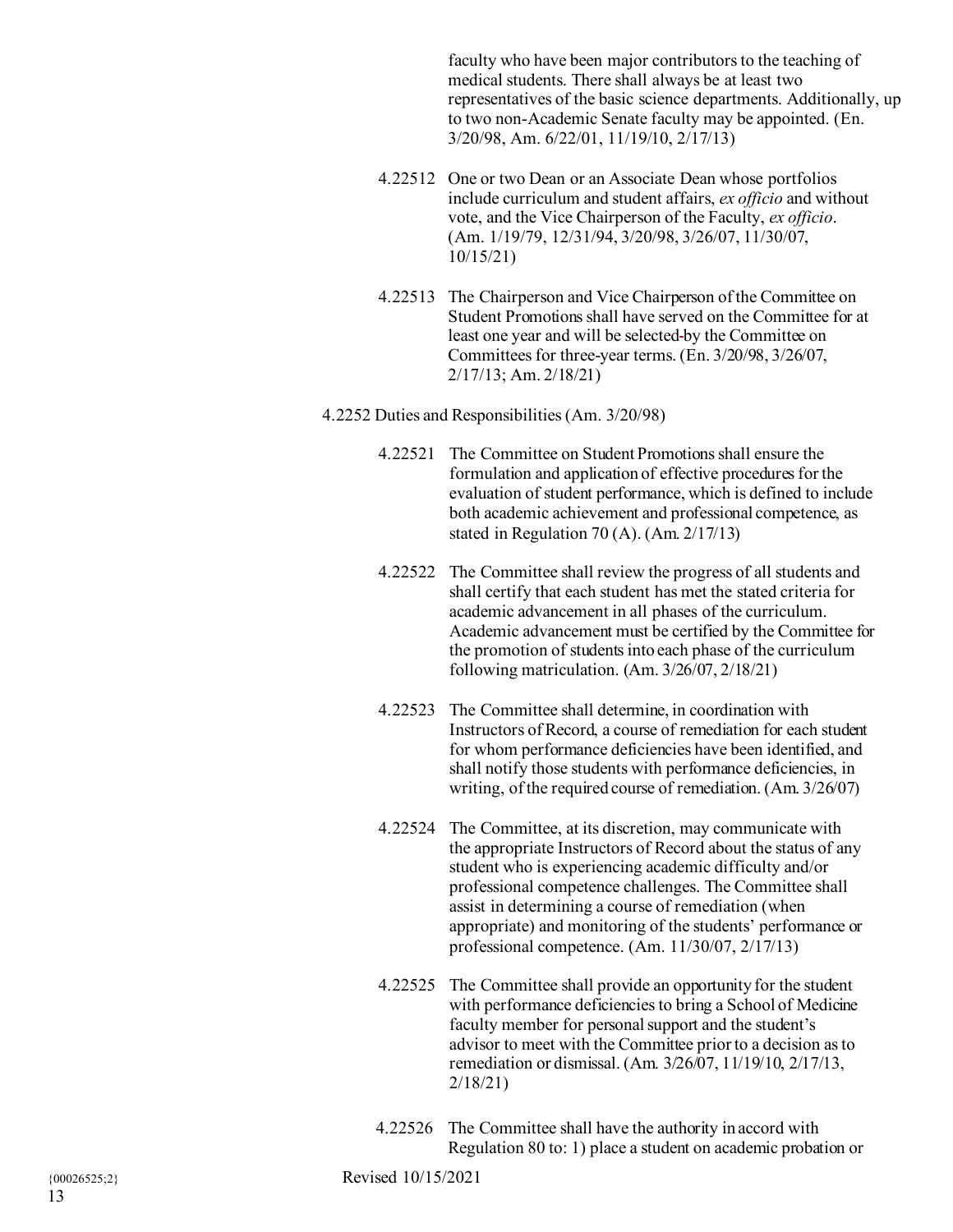warning, 2) establish the duration of warning or probation, 3) prescribe appropriate steps for the remediation of a student's performance deficiencies, 4) remove a student from academic probation or warning, and 5) recommend dismissal of a student to the Faculty Executive Committee. The Committee shall have the authority, in accord with Regulation 70(G), to hear grade change appeals. (Am. 3/26/07, 11/19/10, 2/28/18; En. 2/17/13, 11/27/17)

- 4.22527 Only if the majority of the Academic Senate members of the Committee on Student Promotions vote to dismiss, will the recommendation for dismissal be considered to have passed. (En. 2/17/13)
- 4.22528 The Committee shall consider and may meet with any students whose academic progress, although not failing, is such as to be a cause of concern that future difficulties may ensue, and may require the student to modify their curriculum to ensure a greater chance of success. (Am. 2/17/13, 2/18/21)
- 4.22529 Annually, the Committee shall recommend to the Executive Committee the candidates for the degree of Doctor of Medicine. (Am. 11/19/10,2/17/13)
- 4.22530 In the case of a successful appeal of dismissal fromthe School of Medicine or a reversal of the Committee's dismissal recommendation by the Faculty Executive Committee, the Committee shall determine and approve the course of study required of the student in order to graduate fromthe School of Medicine. (Am. 3/26/07, 2/17/13, 8/28/15, 11/27/17)
- 4.22531 The Committee shall seek to ensure that course grades are reported to the student and to the School of Medicine Registrar in a timely manner. (Am. 3/26/07, 2/17/13)

## **Committee for Research Affairs**

## 4.2261 Membership

- 4.22611 Nine or more individuals of any professorial category and may include individuals in the Professional Research Series. At least two-thirds of the Committee, including its chair, shall be members of the Academic Senate. The term of office normally shall be for three years. (Am. 12/31/94, 6/22/01, 11/19/10)
- 4.22612 The Dean or an Associate Dean (up to two) whose portfolios include research affairs and a Health Science librarian to serve *ex officio* and without vote. (Am. 12/31/94, 11/30/07, 3/11/16, 10/15/21)

## 4.2262 Duties and Responsibilities

- 4.22621 To review applications for research support awarded within the School of Medicine and UCDMC. (Am. 12/31/94)
- 4.22622 To advise the Executive Committee on matters relating to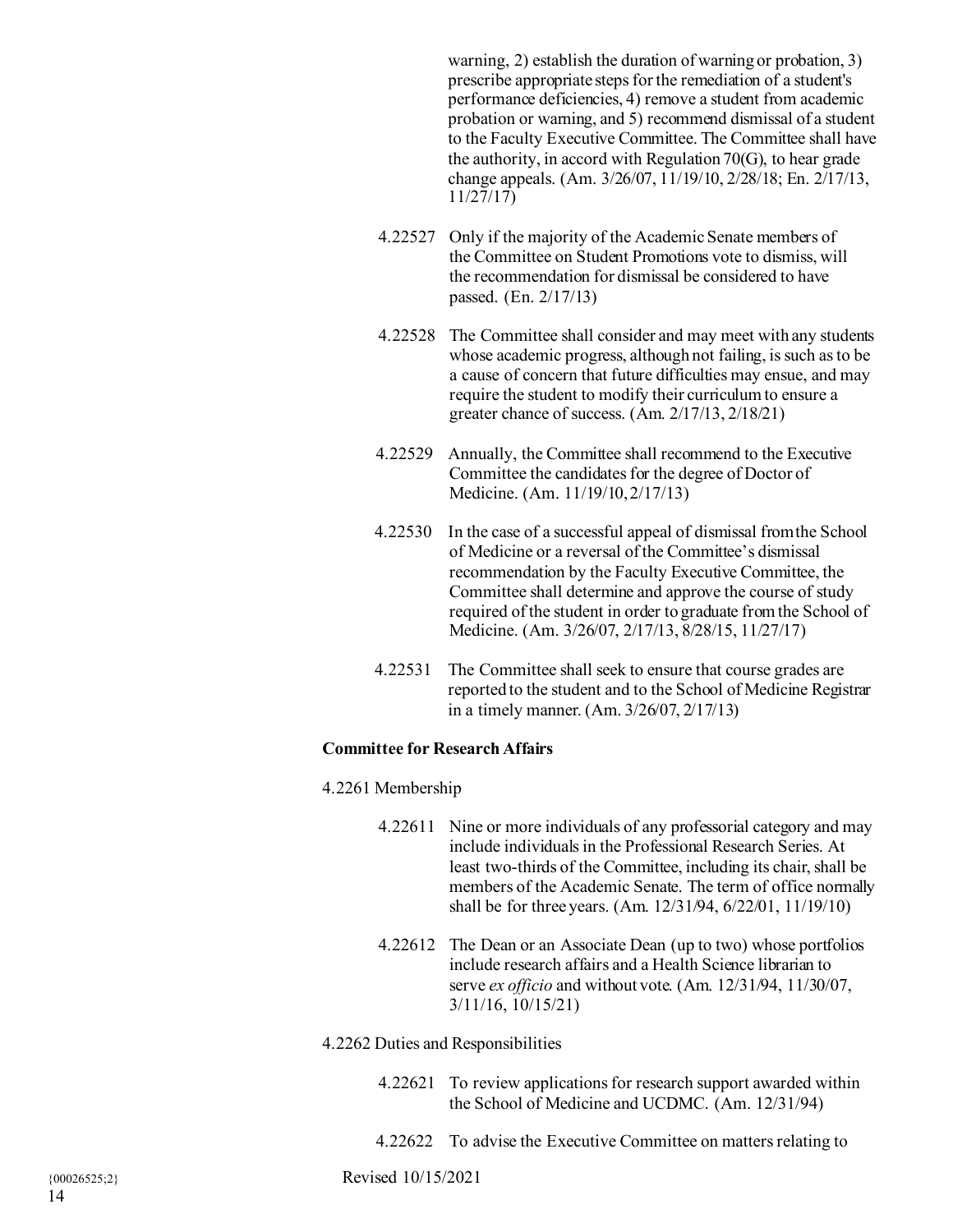research, including but not limited to the setting of policy for allocation of research space to the Faculty of the School of Medicine as well as complaints and appeals of individual faculty members with regard to intradepartmental assignment of research space. (Am. 12/31/94, 11/19/10, 2/18/2017)

4.22623 To review and recommend to the Executive Committee candidatesfromany of the medical classes or fromthe medical faculty for research awards. (Am. 12/31/94, 11/19/10)

## **Committee on Rules, Jurisdiction andOrganization**

- 4.2271 Membership: Three or more members of the Academic Senate. (Am. 12/31/94, 3/11/2016)
- 4.2272 Duties and Responsibilities (Am. 2/17/13, 3/11/2016)
	- 4.22721 Upon request of the Faculty Executive Committee to view recommendations of Committees of the Faculty to assure consistency with existing rules and regulations of the School of Medicine. (Am. 12/31/94, 3/11/2016)

#### **Committee for Honors and Awards**

- 4.2281 Membership
	- 4.22811 Two or more members of the Academic Senate and one or more members of the non-Senate faculty. (Am. 12/31/94, 11/19/10, 3/11/2016)
	- 4.22812 Two student representatives, preferably in the clerkship and post-clerkship phase of the curriculum, to be selected by the Chair and appointed by the Committee on Committees, to serve without vote. (Am. 12/31/94, 6/22/01, 2/23/09, 3/11/2016, 2/18/21)

#### 4.2282 Duties and Responsibilities

- 4.22981 To develop and maintain an effective system for the distribution of honors and awards to students. (Am. 12/31/94, 3/11/2016)
- 4.22822 To select as recipients of awards those students in the senior class who have demonstrated consistent excellence. To recommend to the Executive Committee the distribution of such awards. (Am. 12/31/94, 11/19/10, 3/11/2016)
- 4.22823 To select and recommend to the Executive Committee recipients from any of the medical classes or medical faculty for specifically defined awards.  $(Am. 11/19/10, 3/11/2016)$
- 4.22824 To advise on criteria for the establishment of new awards and guidelines for selecting recipients. (En. 8/22/80, 3/11/2016)

#### **Committee on FacultyAffairs**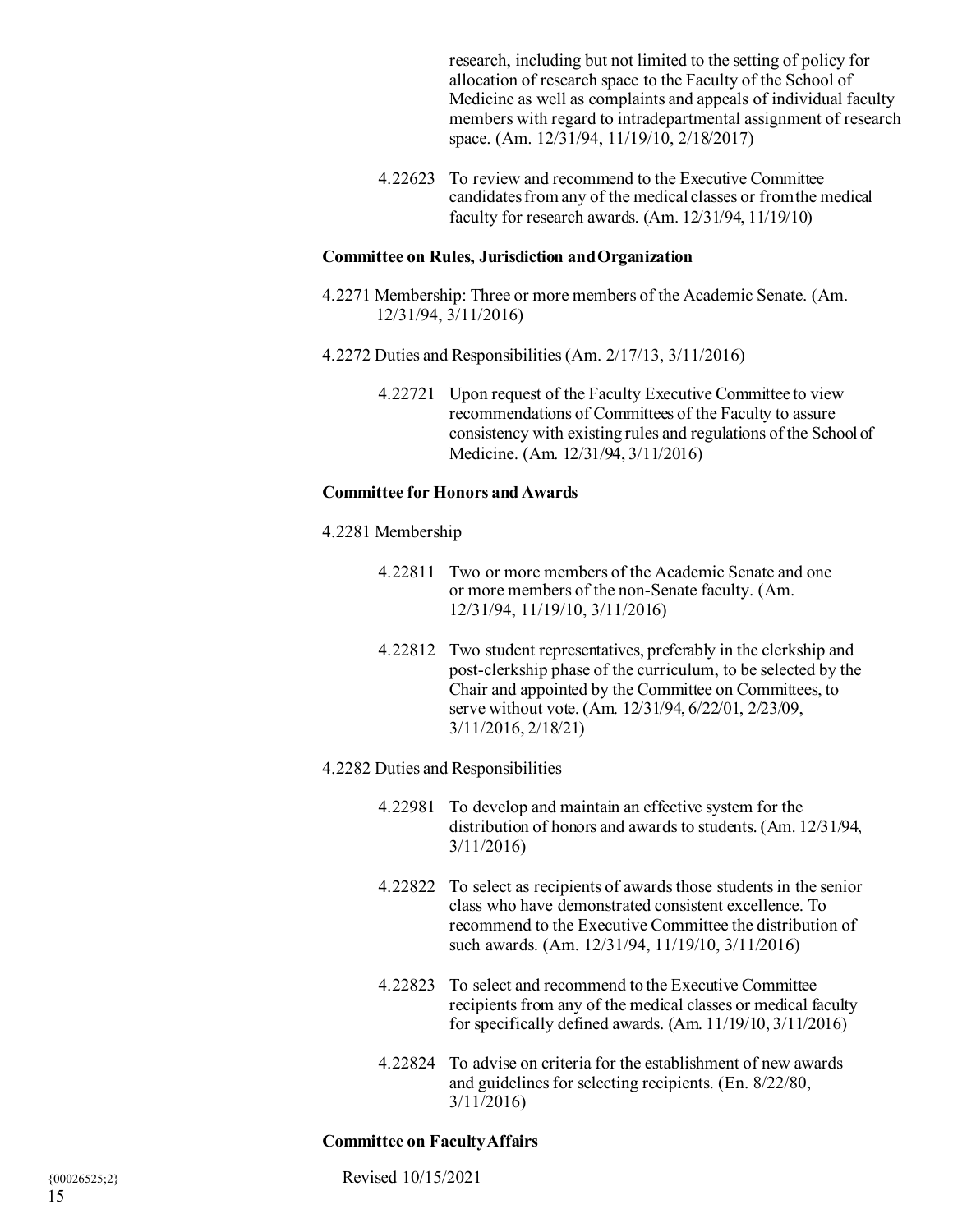4.2291 Membership: At least four faculty at the full Professor rank, with appointment of emeriti faculty encouraged. At least three of the four shall be members of the Academic Senate. The term of office normally will be three years. (Am. 6/22/01, 11/19/10, 3/11/2016)

# 4.2292 Duties and Responsibilities

- 4.22921 To act as an ombudsman. (Am. 3/11/2016)
- 4.22922 To advise the Executive Committee on publication matters such as plagiarism, censorship and right of authorship. (Am. 11/19/10, 3/11/2016)
- 4.22923 To advise the Executive Committee in matters involving academic freedom, including issues related to discrimination. (Am. 11/19/10, 3/11/2016)
- 4.22924 To consider appeals and special problems relating to faculty appointments and promotions. (Am. 3/11/2016)
- 4.22925 To consider other matters pertinent to faculty welfare. (Am. 6/14/96, 11/22/96, 3/11/2016)

# Article 5.0 Meetings of theFaculty

- 5.1 Ordinarily, the Faculty will meet quarterly with a minimum of ten business days' notice prior to each meeting. A meeting can conduct business with ten percent of the Academic Senate Faculty, but all actions and/or decisions regarding substantive issues, including changes in Bylaws or Regulations and changes in the medical curriculum, shall be determined by a ballot of the Faculty. On those occasions when the Faculty vote on any matter for the Academic Senate or advising in the name of the Academic Senate, votes of Academic Senate and non-Academic Senate members shall be recorded separately. The specific votes of Academic Senate members will be transmitted, together with the overall approval or disapproval of issues by the non-Senate members of the Faculty. (Am. 12/31/94, 11/19/10, 2/18/21)
- 5.2 The agenda of a regular meeting of the Faculty shall include, in the following order:

Consideration of the minutes of the preceding Faculty meeting Announcements by the President of the University of California Announcements by the Chancellor of the Davis Campus Announcements by the Dean of the School of Medicine Announcements by the CEO, UC Davis Health Announcements by the Chairperson of the Faculty Reports of Standing Committees Reports of Special Committees Petitions of Students Unfinished Business New Business (Am. 10/15/21)

- 5.3 The Chairperson of the Faculty shall preside. In the absence of the Chairperson, the Vice Chairperson shall preside. Should the Vice Chairperson also be absent, the Secretary shall preside.
- 5.4 All Facultymembers of the School of Medicine shall have the privilege of the floor. (Am. 12/31/94)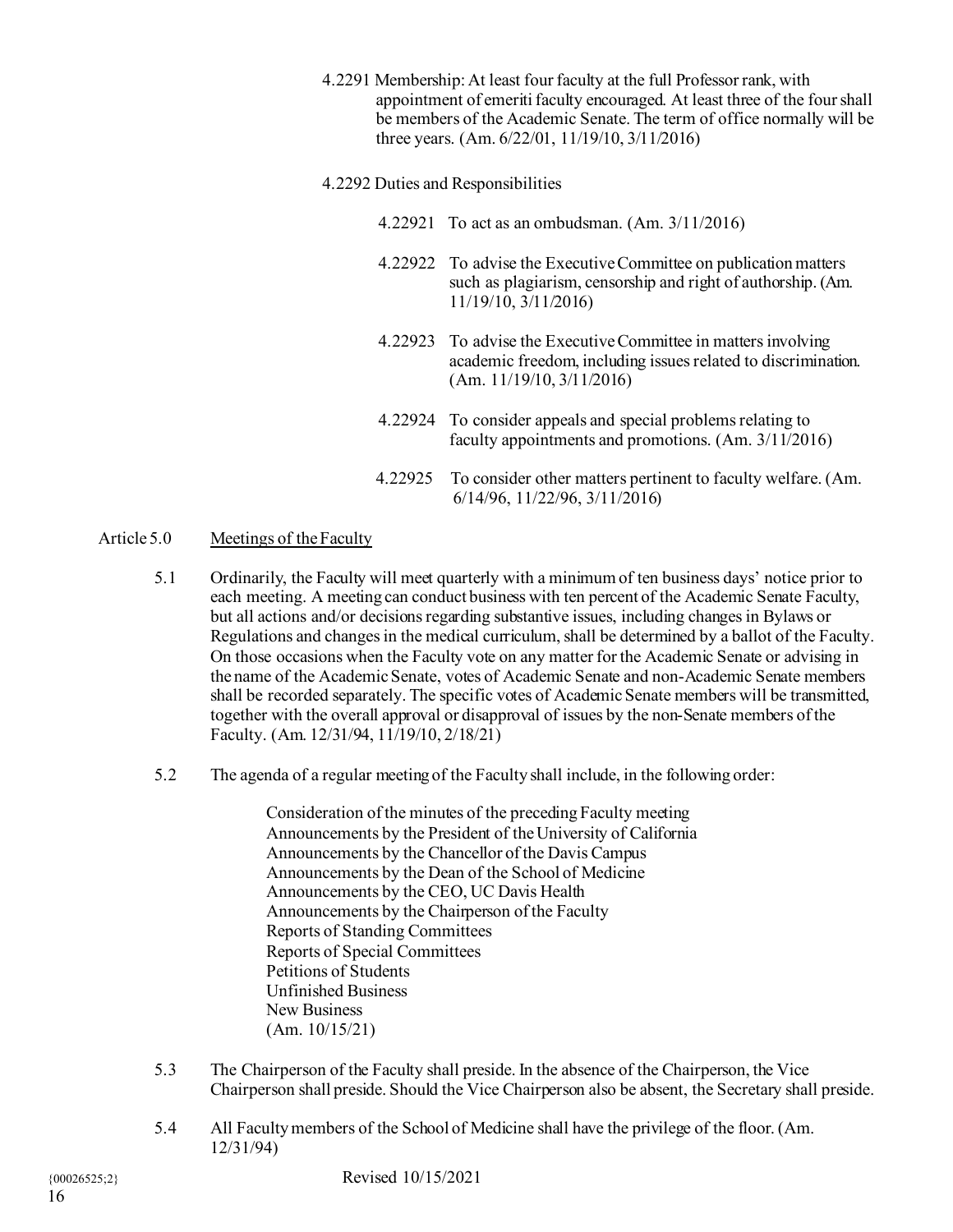- 5.5 Robert's Rules of Order shall govern meetings of the Faculty and all meetings and activities of Committees herein allowed or specified. (Am.12/31/94)
- 5.6 The Facultymaymeet in special session with at least twenty-four hours' notice, under the following circumstances:
	- 5.61 After a call to meeting by theChairperson.
	- 5.62 After delivery to the Secretary of a written request. The request must:
		- 5.621 Include the subject of the meeting and any resolutions proposed by those requesting themeeting.
		- 5.622 Be signed by eight members of the Faculty. (Am.11/19/10)
		- 5.623 Be acted upon within forty-eight hours by the schedulingof a meeting to occur within five calendar days from receipt of therequest.
	- 5.63 The call to meeting shall include the subject of the meeting and any resolutions proposed by those requesting themeeting.
	- 5.64 The agenda of a special session shall be confined to the subjects announced in the call to meeting and will not follow the provisions of Article 5.2 unless desired by a majority of those present.
- Article 6.0 Amendments of Bylaws and Regulations
	- 6.1 These Bylaws and Regulations may be amended by a two-thirds vote of the Academic Senate Faculty casting ballots. Any proposed changes to these Bylaws and Regulations must be transmitted to each member of the Faculty at least two weeks prior to a Faculty Executive Committee meeting scheduled to take place and at least five days prior to the General Faculty Meeting for faculty comments and input. The proposed changes will be discussed at the Faculty Executive Committee meeting just prior to the General Faculty Meeting, and the proposal will be modified as needed taking into consideration the comments and input of the Faculty. Written notice of the modified proposal must be transmitted to the Faculty at least five calendar days before the General FacultyMeeting at which the change isto be considered. Comments and input fromthe Faculty at the General Faculty Meeting regarding the proposal will be taken into consideration at the next regularly scheduled meeting of the Faculty Executive Committee and the proposal may be modified again based on the Faculty comments. The proposal must then be transmitted to the Davis Division Committee on Elections, Rules and Jurisdiction (CERJ) for review. Voting shall be by ballots transmitted by the Secretary of the Faculty within five calendar days after notification by the CERJ. Voting shall close 14 calendar days after transmission of the ballot. (En. 6/5/78; Am. 12/31/94, 11/19/10, 2/21/2014)
	- 6.2 No change in the Bylaws may be made that will conflict with the Bylaws, Regulations, or Legislative Rulings of the Academic Senate of the University.

# **Regulations of the Faculty of the School of Medicine**

50. (A) Admission to Regular Status. To be admitted to the School of Medicine, students must have completed successfully at least three academic years at the university level and must have met other requirements prescribed by the Faculty of the School of Medicine. The Faculty may recommend to the Dean limiting the enrollment of students to a number consistent with the facilities available for instruction. (Am.12/31/94)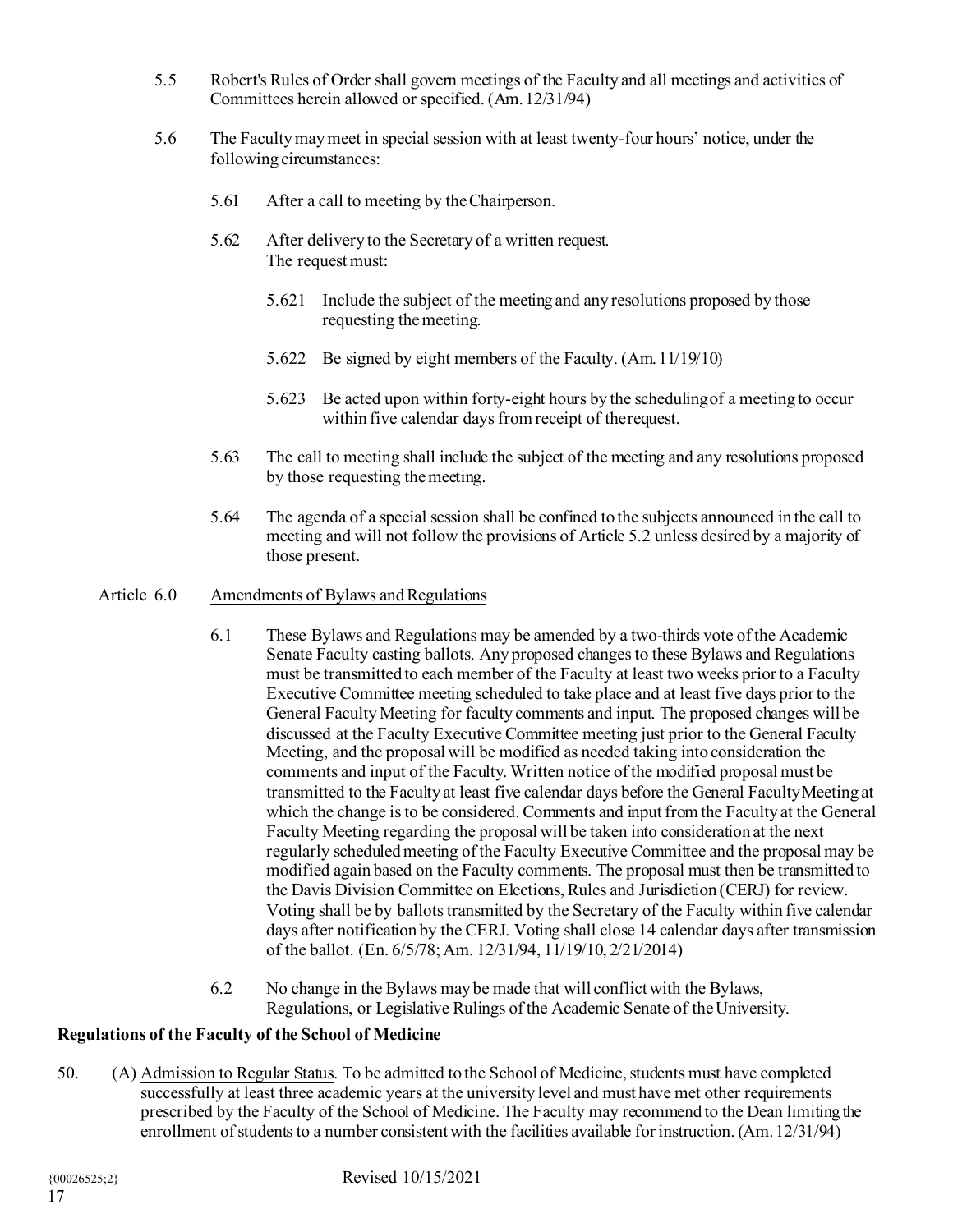- (B) Waiver of Academic Criteria for Admission. Waivers of the minimum academic criteria for admission to the School of Medicine are granted only by the Faculty of the School through the action of the Executive Committee. Waivers are considered only for individual applicants and upon request by the Chairperson of the Admissions Committee.
- 60. Requirements for the Degree of Doctor of Medicine.
	- (A) Academic requirements for the degree of Doctor of Medicine are:
		- (1) Students are expected to adhere to a schedule that will result in graduation within four years after matriculation. Requests for exception to this four-year rule require approval by the Committee on Student Promotions. Standing exceptions include dual degree programs and research tracks approved by the Dean or an Associate Dean whose portfolio includes student affairs. The Committee on Student Promotions' recommendations that involve/require extensions of the four-year rule are de facto approval of the extension of time. (Am. 11/5/85, 12/31/94, 3/26/07, 11/19/10, 2/17/13,8/28/15, 10/15/21)
		- (2) The candidate must have completed and successfully passed the "Pre-Clerkship Curriculum" before beginning the "Required Clerkship Curriculum." The candidate must have taken and passed Step I of the United States Medical Licensing Examination before continuing the courses of the "Required Clerkship Curriculum" unless a specific exception is granted by the Committee on Student Promotions for extenuating circumstances. The candidate must have taken and passed Step II, Clinical Knowledge of the United States Medical Licensing Examination, and the School of Medicine's Clinical Performance Examination prior to graduation. (Am. 6/22/81, 5/27/92, 6/14/99, 6/27/02, 3/26/07, 2/17/13, 2/18/21, 4/10/21, 10/15/21)
		- (3) The candidate must have satisfactorily completed the "RequiredClerkshipCurriculum", including clerkships and courses. Exceptions to this require specific approval by the Committee on Educational Policy. Standing exceptions include approved dual degree programs and clinical tracks which require a modified curriculum. (Am. 8/22/80, 12/31/94, 3/26/07, 2/17/13,11/16/13, 2/18/21)
		- (4) The candidate must have behaved and performed in a manner consistent with professional standards necessary for the practice of medicine, and must have achieved the general competencies required by the School of Medicine, including established competencies in patient care, medical knowledge, interpersonal and communication skills, professionalism, system-based practice, and life-long learning skills. (En. 7/1/82, Am. 11/5/85, 3/26/07,2/17/13)
	- (B) Prior to graduation the Committee on Student Promotionsshall present to the Executive Committee of the Faculty the list of recommended candidates for their presentation to the Faculty for action. (Am. 12/31/94, 2/17/13)
- 70. Grades and Grading.
	- (A) The Instructor of Record of each course shall on or before the first day of instruction have provided to each student the goals and objectives of the course, including knowledge and performance standards, how the student is to be evaluated, and criteria for specific grades. The performance of a physician requires competency in interpersonal relations, integrity, dependability, communication, and English language skills, as well as knowledge and technical skills. Therefore, the academic standards of every course, to the extent the course requires and can assess, shall include, but not be limited to: reliability in attendance and participation; respect for individuals; demeanor which engenders confidence by patients and colleagues; interaction and procedures with patients which are within legal and ethical bounds and meet requirements of professional supervision; ability to work effectively with classmates, faculty, and in clinical courses with house staff, other health professionals and patients. (En. 3/20/98, Am. 3/26/07, 6/19/09)
	- (B) The work of all students in any of the required courses in the "Pre-Clerkship Curriculum" for the M.D. degree shall be reported only in terms of two grades**,** P (Pass) or F (Failure), or as one of three provisional marks: I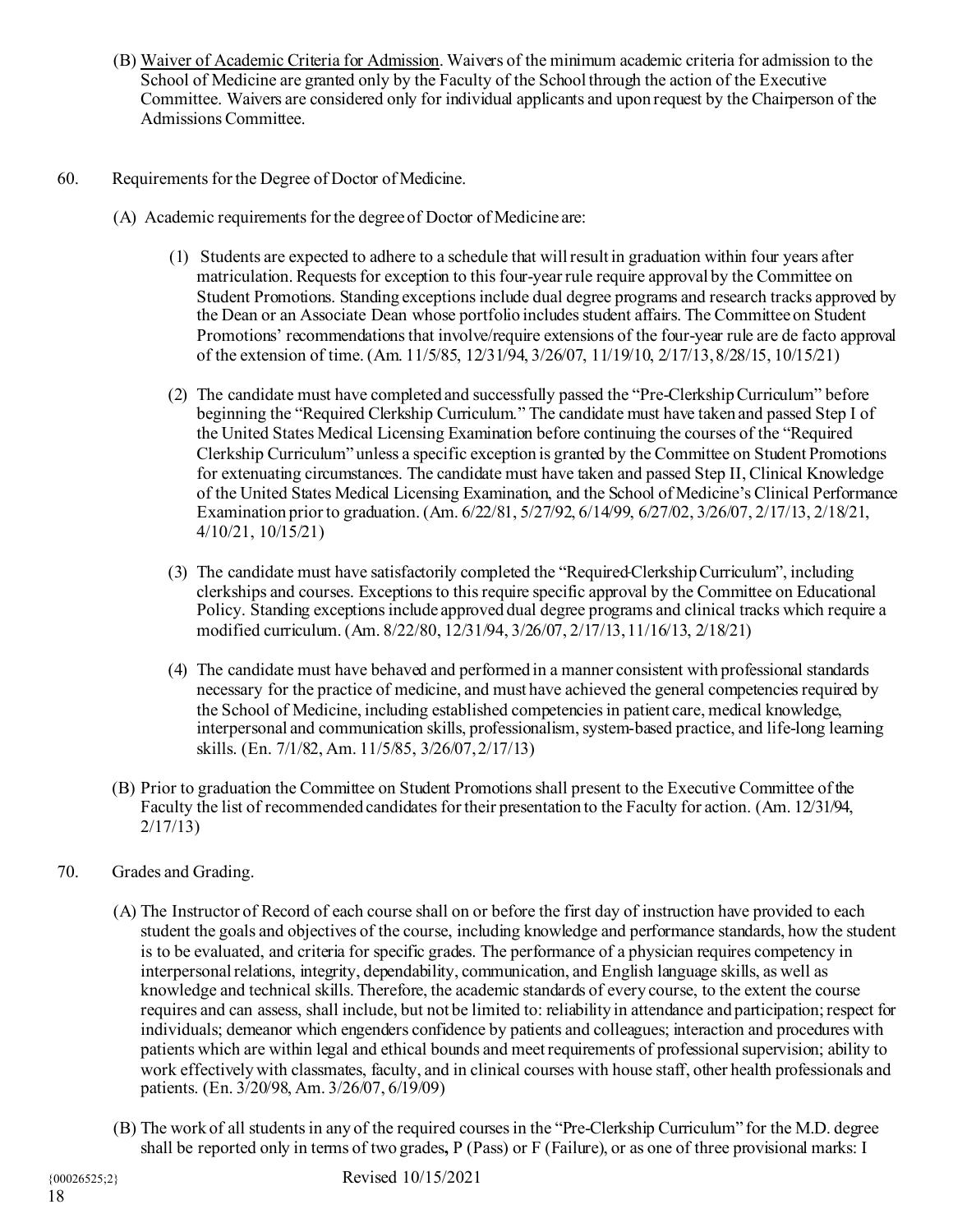(incomplete but work of passing quality), Y (provisional, work of non-passing quality), and IP (in progress). For the "Required Clerkship Curriculumand Post-Clerkship Curriculum" the work shall be reported in three grades**,** H (Honors), P, or F, or as one of three provisional marks:I, Y, and IP. With the prior approval of the Committee on Educational Policy, an Instructor of Record may exercise the option of not assigning H (Honors) grades. (Am. 12/2/88, 1/7/92, 12/31/94, 6/14/99, 11/20/00, 3/26/07, 2/20/08,8/28/15, 2/18/21)

- (C) The provisional mark of Incomplete (I) shall be assigned onlywhen the student's work is of passing quality, but is incomplete for good cause, as determined by the Instructor of Record. The student is entitled to replace the I by a P grade and to receive unit credit provided they satisfactorily complete the work of the course in a way specified by the Instructor of Record. If course requirements have not been completed within the time limit specified by the Committee on Student Promotions, the Instructor of Record will submit an F grade. (Am. 7/1/83, 12/31/94, 3/26/07, 02/20/08,2/17/13, 2/18/21)
- (D) The numerical scores for courses in the "Pre-Clerkship Curriculum", which use quantitative measures of performance, will be retained by the Office of Medical Education for at least as long as a student remains in medical school. This information is for advising purposes, remediation plans, awards, and honors, or for IRBapproved educational research purposes, and will not be recorded in official transcripts. (En. 11/20/00, Am. 3/26/07)
- (E) The Y is a provisional mark. A "P" grade will be awarded with remediation of the Y. Failure to remediate the Y, within the time frame specified either in the regulation 70 E (2) or set by the Committee on Student Promotions, will result in an F grade. Failing the remediation of an F grade within the time frame set by the Committee on Student Promotions, will result in a second F grade. (Am. 7/1/83, 12/31/94, 3/20/98, 6/14/99, 11/20/00, 3/26/07, 2/20/08, 2/17/13,11/27/17)
	- (1) For courses in the "Pre-Clerkship Curriculum," a student will be assigned a Y if they otherwise would have received an F grade following the completion of all required examinations. Unless otherwise specified by CSP, this student must take a reexamination within forty-five days after grades are available to the student and the Instructor of Record must assign the final grade within sixty days of the original grade. The grade assigned following completion of the reexamination is to be based either solely on the results of the reexamination or on some aggregate of all examinations as specified by the Instructor of Record at the beginning of the course. Failure of the student to follow the above directions will result in an F grade. (Am. 6/27/02, 3/26/07, 2/20/08, 2/17/13, 7/7/14, 2/18/21)
	- (2) For "Required Clerkship Curriculum" the student isto be assigned a Y mark if: a) the student fails at least one graded component of the course, but not all; b) the student fails to successfully complete at least one required element of the clerkship, but not all; or c) the student receives a composite numeric score less than the passing threshold prescribed by the clerkship. An F grade is to be assigned directly by the Instructor of Record if the student fails all graded components of the clerkship. Receipt of an F grade for failing all graded components of a clerkship means the student is required to repeat the clerkship in its entirety. (Am. 12/31/94, 3/20/98, 6/14/99, 11/20/00, 6/27/03, 3/26/07, 2/20/08, 2/17/13, 7/7/14, 2/18/21)
	- (3) For "Post-Clerkship Curriculum" a Y mark is to be assigned if there is an academic deficiency in part but not all components of the course and an F grade isto be assigned when the student fails all components of the course.  $(En. 2/17/13; Am. 2/18/21)$
- (F) For a course extending over more than one quarter, where the evaluation of a student's performance is deferred until the end of the final quarter, the provisional mark of IP (in progress, grade deferred) shall be assigned in the intervening quarters. (Am. 12/31/94, 3/20/98, 2/20/08)
- (G) All grades are final when filed by the Instructor of Record. A student may appeal a Y mark or an F grade, per the procedures outlined in the Committee on Student Promotions' policies and procedures (see CSP section of the "Medical Student Policies" on the UC Davis School of Medicine website). Students who decide to appeal will not be considered to have a deficiency until the appeals process has been completed. (En. 2/17/13)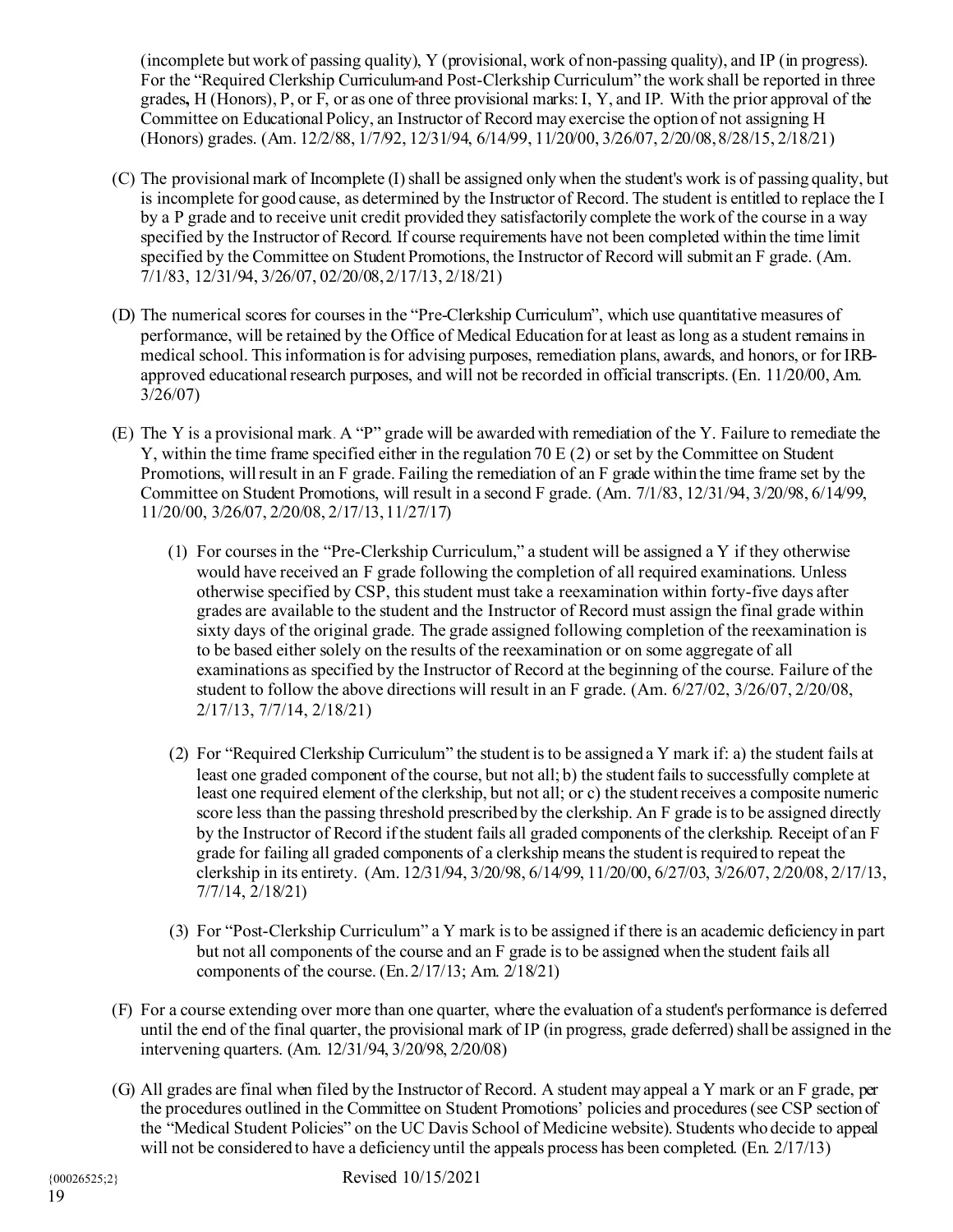## 76. Courses and Credit Units.

- (A) Repetition of courses is subject to the followingconditions:
	- (1) A student may repeat only those coursesin which they received a grade of F, except in circumstances of A (3) below regarding students eligible fordismissal. (Am. 12/31/94, 3/20/98, 11/20/00, 3/26/07, 2/17/13, 2/18/21)
	- (2) Degree credit for a course may be given only once, but the final grade assigned at each enrollment must be entered into the permanent record. (Am.2/17/13)
	- (3) The Committee on Student Promotions may require that a student, who is eligible for dismissal, to repeat a course or courses for which the student has received a passing grade. (En. 3/20/98, 3/26/07, 2/17/13)
- (B) Course Credit Units
	- (1) For other than clerkships, course credit units shall be assigned at the rate of one unit for thirty hours of programmedwork on the part ofthe student(i.e., faculty-student contact time, time required to acquire professional skills, student-patient contact time, other learning activity, and additional study time). (Am. 2/17/13, 2/18/21)
	- (2) For clerkships, one week of full-time clerkship shall equal 1.5 credit units.(Am. 2/17/13, 2/18/21)
	- (3) Credit for all courses shall be assigned only as integer or half-integer values. If for a course the calculated value in accord with Regulation 76(B)(1) or 76(B)(2) is not an integer or half-integer value, the course isto be assigned the next lowest such value. (Am. 2/17/13)
- (C) Drop Policy
	- (1) Per Regulation  $60(A)(1)$ , the Committee on Student Promotions, in consultation with the relevant course IOR(s), will make the final determination about allowing students to drop a required medical school course. (Am: 8/28/15)
- (D) Credit byExamination
	- (1) Credit by Examination is available to students registered in the School of Medicine under the following rules:
		- (a) Students may apply to obtain Credit byExamination inany required course of themedical curriculumin which such credit is offered by the responsible department (for singledepartment courses) or by the Committee on Educational Policy (for all other courses). (Am. 2/17/13, 2/18/21)
		- (b) Application, which must occur prior to any examination that is to be used for assignment of credit, shall be presented on a form obtained from the School of Medicine Registrar and must be approved by the Instructor of Record, the Department Chairperson (for single-department courses) or by the Committee on Educational Policy (for all other courses), and the Dean or an Associate Dean whose portfolio includes curricular affairs. (Am. 3/26/07, 2/20/08, 2/17/13, 2/18/21, 10/15/21)
		- (c) The grade shall be recorded for the academic quarterinwhich the examination for credit wastaken. The Y is not permitted. (Am. 12/31/94, 2/20/08,2/17/13)
		- (d) Credit by examination for a course previously taken in which a student received F as the final grade (recorded in the transcript) requires approval of the Instructor of Record, the Department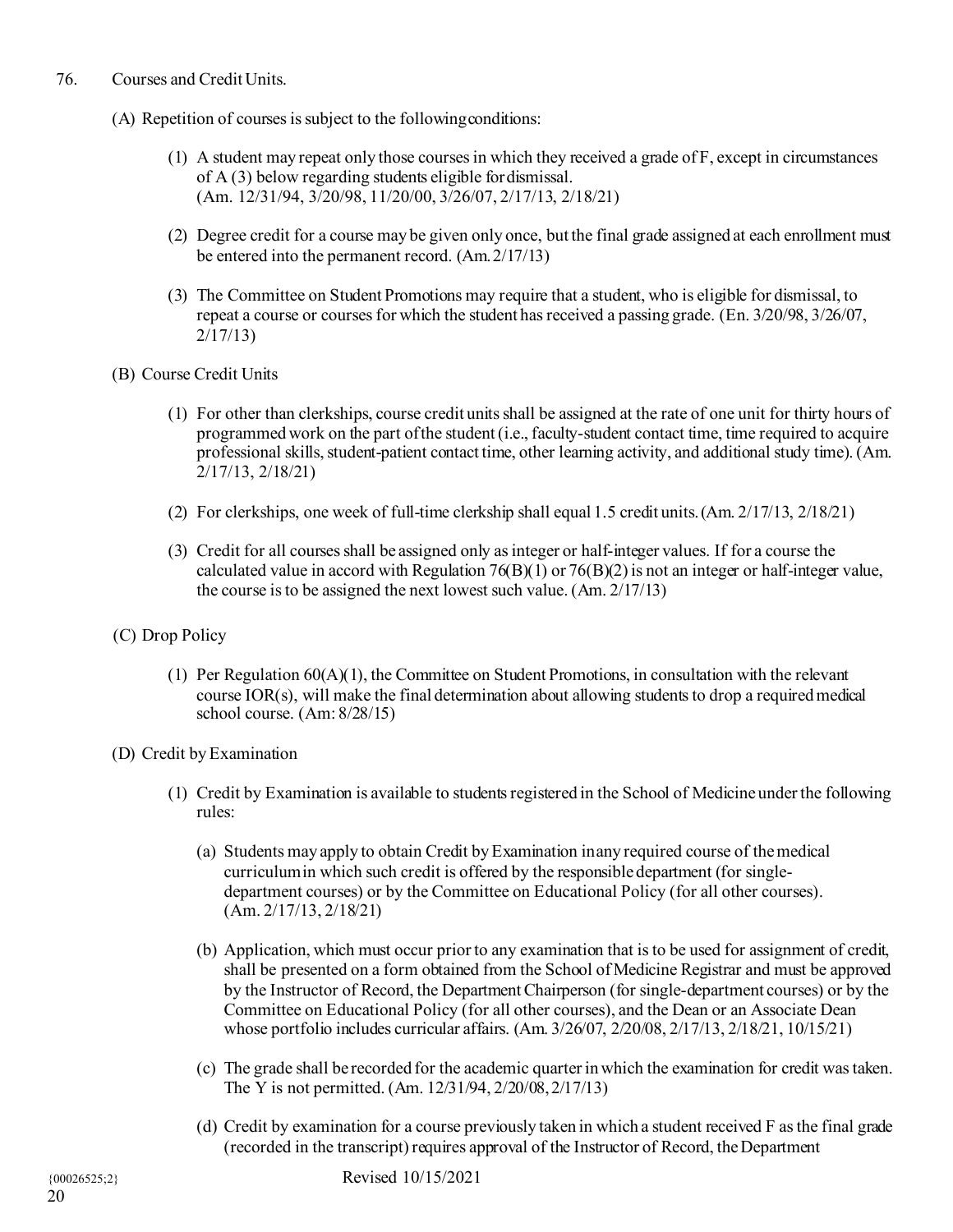Chairperson (for single-department courses) or by the Committee on Educational Policy (for all other courses), the Dean or an Associate Dean whose portfolio includes curricular affairs and the Committee on Student Promotions. For such students, Credit by Examination is a repetition of the course, for which degree credit will be given only once, but the grade assigned at each enrollment shall be entered into the permanent record. (Am. 12/31/94,2/17/13, 10/15/21)

- 80. Deficiencies, Remediation, Academic Warning, Probation, Dismissal and Appeal. (Am.2/17/13)
	- (A) Deficiency
		- (1) A deficiency is a breach of University policy or a lapse in professionalism, either of which is deemed significant enough by the Committee on Student Promotions to warrant placing a student on academic warning or probation status, or receipt of a Y markor F Grade in a course or failure to pass a USMLE Step exam. (Am. 2/17/13, 8/2/2016,11/27/17)

# (B) Remediation

- (1) The term "remediation" shall be taken to mean converting a Y mark to a P grade, retaking and passing a course for which an F grade has been received, or passing a previously failed USMLE I or II (either component) by following the directives of the Committee on Student Promotions. The Committee on Student Promotions' directives incorporate recommendations of Instructors of Record (if appropriate) and/or school policy for remediation of course failures. (Am. 3/26/07, 2/20/08, 2/17/13)
- (2) Remediation of an F grade requires that the course be retaken a) the next time it is offered in the regular schedule, b) at another time as per the directive of the Committee on Student Promotions, or c) by means of Credit by Examination (Am. 6/14/99, 3/26/07, 11/19/10, 2/17/13, 2/18/21)
- (3) The Committee on Student Promotions may require the student to modify their curricular pace, if judged necessary to increase probability of academic progression. (En. 7/1/98, Am. 2/17/13, 2/18/21)
- (4) The Committee may recommend assessment and remediation of study skills, test-taking skills, or clinical skills, or may recommend evaluation for learning or other disability. The Committee may also recommend psychiatric evaluation and/or counseling/psychotherapy. The Committee may require a written clearance from a Committee-approved, qualified professional before the student can return to duty. (En. 7/1/98, Am. 3/26/07, 11/19/10)
- (5) A student who has an unremedied F grade or Y in a required clinical course, or who is on academic warning or academic probation, may not participate in rotations outside of UC Davis unless approved by the Committee on Student Promotions. (Am. 12/31/94, 3/20/98, 6/14/99, 3/26/07, 2/20/08, 2/17/13)
- (C) Academic Warning and Academic Probation: (En. 7/1/98, Am.2/17/13)
	- (1) Any medical student may be placed on academic warning or probation by the Committee on Student Promotions for any academic or professionalism deficiency as outlined in the Committee's policies and procedures published on the School of Medicine website, or any material violation of University policy.  $(Am. 11/19/10, 2/17/13, 11/27/17)$
	- (2) Students who are placed on academic warning or probation will be informed in writing of the specific deficiency (ies) for which warning or probation is being imposed, the specific steps to be taken to remediate the deficiency (ies), the effective date of the academic warning or probation, and the duration of academic warning or probation, within two weeks of notification of warning/probation. For academic deficiencies, the effective date of the academic warning and probation shall be the date the student is informed of the grade/mark or the USMLE examination results are posted. All other warning / probation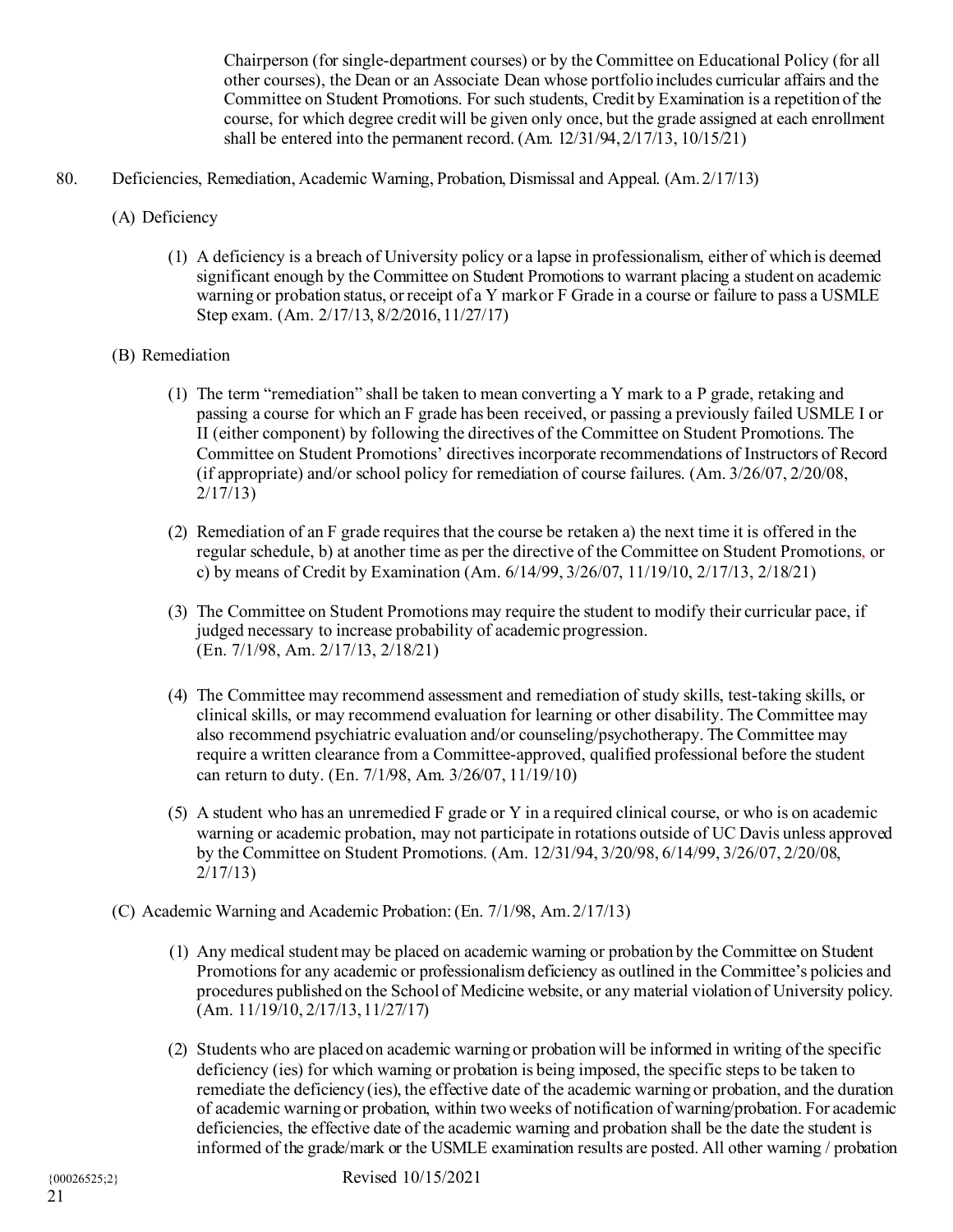designations are effective the date that the student is notified of the deficiency by the Committee on Student Promotions. (En. 3/20/98, Am. 06/19/09, 2/17/13, 11/27/17)

(3) Promotion While on Academic Warning and Academic Probation

If, in the judgment of the Committee on Student Promotions, a student on academic warning or probation can remove their deficiency while enrolled in the curriculum of the subsequent year, the student may be promoted provisionally on a case-by-case basis, but will remain on academic warning or probation until all deficiencies have been corrected. (Am. 3/26/07, 2/17/13, 2/18/21)

## (D) Academic Dismissal:

- (1) Dismissal of a student from the School of Medicine may be recommended by the Committee on Student Promotions to the Executive Committee of the faculty for one or more of the following reasons: (Am 8/28/15, 8/2/2016)
	- (a) Academic reasons
		- i) Receipt of a second and all subsequent F grades.
		- ii) Receipt of a third and all subsequent Y marks. Irrespective of the final grade outcome following receipt of a Y mark, Y marks, once accrued, will count towards the cumulative Y mark count for dismissal.
		- iii) Receipt of a deficiency while on a modified curriculum for academicdeficiencies.
		- iv) Failure to pass a USMLE step examwithin three attempts.
		- v) Failure to pass USMLE step one examwithin one year of the end of the second year Curriculum.
	- (b) Professional lapses
		- i) A professional lapse that is considered egregious enough by the Committee on Student Promotions to warrant placement of the student on Academic Probation. (See Committee on Student Promotions section of the "Medical Student Policies" on the UC Davis School of Medicine website for the Academic Warning and Probation Criteria).
		- ii) A second and all subsequent professional lapses brought to the attention to the Committee on Student Promotions that, in the Committee's judgment, warrant placement of the student on Academic Warning or Probationstatus. (Am. 2/18/21)
	- (c) Failure of any student to meet the requirements and expectations developed by the Committee on Student Promotions within the time frame specified.
	- (d) Engagement ofstudent in egregious violation or being found in disciplinary action to have engaged in misconduct in violation, of University Campus, or School of Medicine rules governing student conduct.
- (E) Dismissal Appeal

Any student who has been dismissed by the Faculty Executive Committee may appeal in writing to the Dean of the School of Medicine explaining why their dismissal should be overturned. The student must submit their appeal to the Dean within thirty days of receiving notification of the dismissal. The Dean must, within 21 days of receipt of the appeal, determine whether the student should remain dismissed or be reinstated (Am. 2/17/13, 8/28/15, 8/2/2016, 2/18/21)